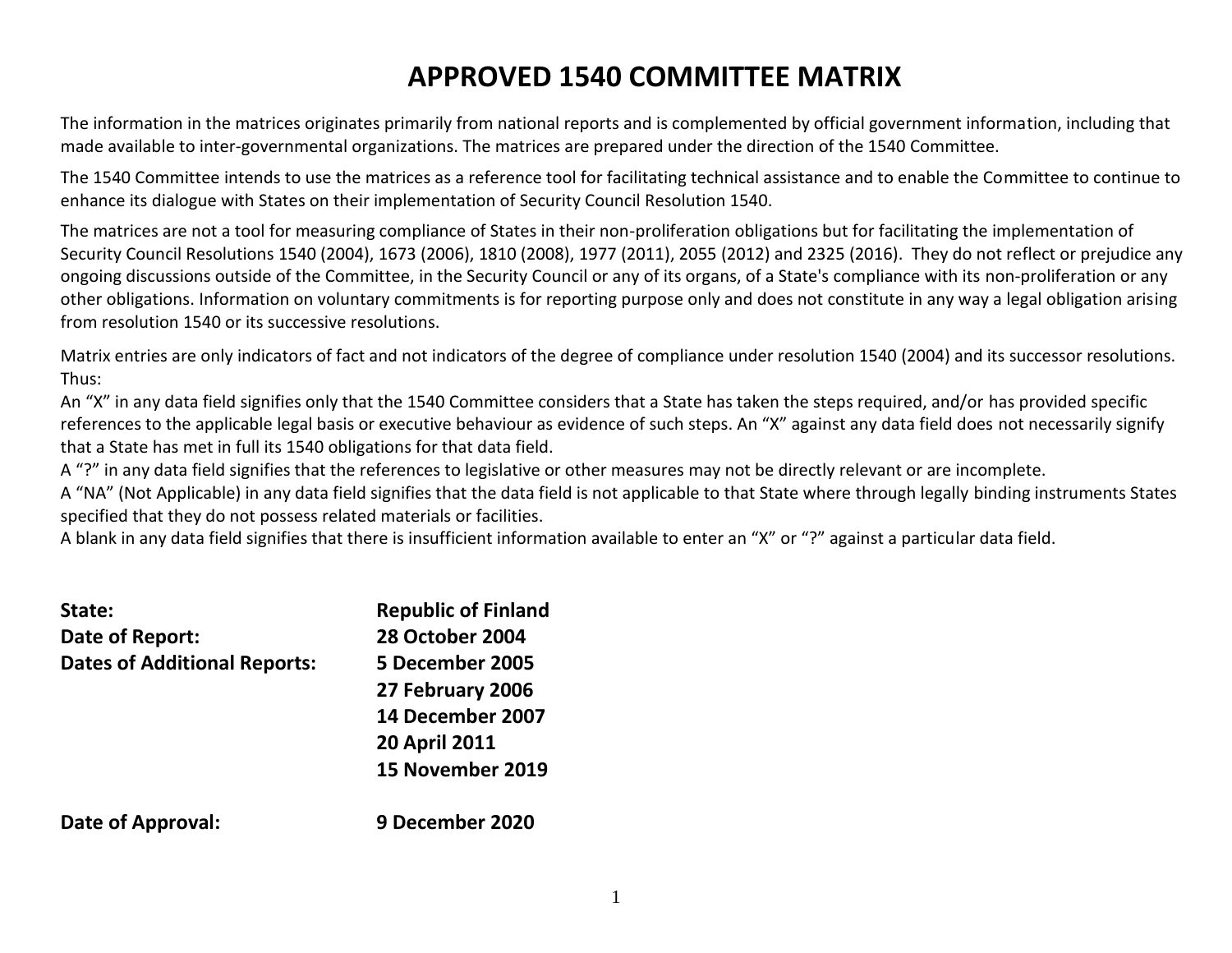## **I. OP 1 and related matters from OP 5, OP 8 (a), (b), (c) and OP10**

|                | <b>Adherence to legally binding</b><br>instruments, membership of<br>organisations, participation<br>in arrangements and<br>statements made. | Relevant information (i.e., signing, deposit of instrument of accession, ratification, etc) |  |  |  |  |  |  |  |  |
|----------------|----------------------------------------------------------------------------------------------------------------------------------------------|---------------------------------------------------------------------------------------------|--|--|--|--|--|--|--|--|
| 1              | Nuclear Non-<br><b>Proliferation Treaty</b><br>(NPT)                                                                                         | Deposit 5 February 1969                                                                     |  |  |  |  |  |  |  |  |
| $\overline{2}$ | Nuclear Weapons Free<br>Zone/ Protocol(s)                                                                                                    |                                                                                             |  |  |  |  |  |  |  |  |
| 3              | International<br>Convention for the<br>Suppression of Acts of<br>Nuclear Terrorism                                                           | Deposit 13 January 2009                                                                     |  |  |  |  |  |  |  |  |
| 4              | Convention on Physical<br><b>Protection of Nuclear</b><br>Material (CPPNM)                                                                   | Deposit 22 September 1989                                                                   |  |  |  |  |  |  |  |  |
| 5              | 2005 Amendment to the<br><b>CPPNM</b>                                                                                                        | Deposit 17 June 2011                                                                        |  |  |  |  |  |  |  |  |
| 6              | Comprehensive Nuclear-<br>Test-Ban Treaty (CTBT)<br>(not in force)                                                                           | Deposit 15 January 1999                                                                     |  |  |  |  |  |  |  |  |
| $\overline{7}$ | Chemical Weapons<br>Convention (CWC)                                                                                                         | Deposit 7 February 1995                                                                     |  |  |  |  |  |  |  |  |
| 8              | <b>Biological Weapons</b><br>Convention (BWC)                                                                                                | Deposit 4 February 1974                                                                     |  |  |  |  |  |  |  |  |
| 9              | Geneva Protocol of 1925                                                                                                                      | Deposit 26 June 1929                                                                        |  |  |  |  |  |  |  |  |
| 10             | 1997 International<br>Convention for the<br>Suppression of Terrorist<br>Bombings                                                             | Deposit 28 May 2002                                                                         |  |  |  |  |  |  |  |  |
| 11             | 1999 International<br>Convention for the<br>Suppression of the<br>Financing of Terrorism                                                     | Deposit 28 June 2002                                                                        |  |  |  |  |  |  |  |  |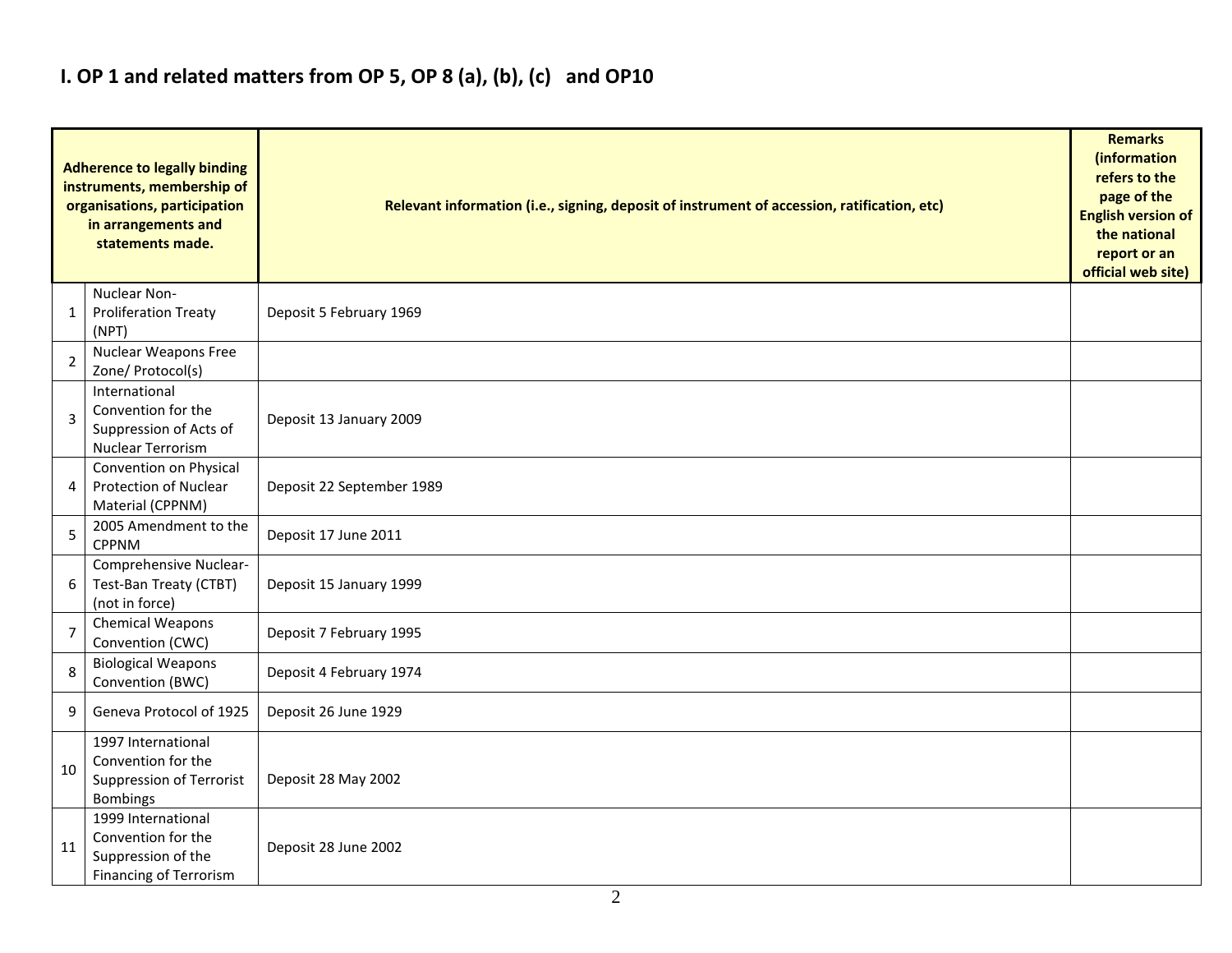|    | 2005 Protocol to the        |                                                                                                                                           |  |
|----|-----------------------------|-------------------------------------------------------------------------------------------------------------------------------------------|--|
|    | Convention for the          |                                                                                                                                           |  |
| 12 | suppression of unlawful     |                                                                                                                                           |  |
|    | acts against the safety of  |                                                                                                                                           |  |
|    | maritime navigation         |                                                                                                                                           |  |
|    | 2005 Protocol to the        |                                                                                                                                           |  |
|    | Protocol for the            |                                                                                                                                           |  |
| 13 | suppression of unlawful     |                                                                                                                                           |  |
|    | acts against the safety of  |                                                                                                                                           |  |
|    | fixed platforms located     |                                                                                                                                           |  |
|    | on the continental shelf    |                                                                                                                                           |  |
|    | 2010 Convention on the      |                                                                                                                                           |  |
|    | Suppression of Unlawful     |                                                                                                                                           |  |
| 14 | Acts Relating to            |                                                                                                                                           |  |
|    | <b>International Civil</b>  |                                                                                                                                           |  |
|    | Aviation                    |                                                                                                                                           |  |
|    | Other relevant regional     |                                                                                                                                           |  |
| 15 | legally binding             |                                                                                                                                           |  |
|    | instruments                 |                                                                                                                                           |  |
| 16 | <b>International Atomic</b> | Since 7 January 1958                                                                                                                      |  |
|    | Energy Agency (IAEA)        |                                                                                                                                           |  |
|    |                             | Missile Technology Control Regime (MTCR)                                                                                                  |  |
|    |                             | <b>Nuclear Suppliers Group (NSG)</b>                                                                                                      |  |
| 17 | Directly relevant           | Zangger Committee                                                                                                                         |  |
|    | Arrangements                | Australia Group (AG)                                                                                                                      |  |
|    |                             | Wassenaar Arrangement (WA)                                                                                                                |  |
|    |                             | Proliferation Security Initiative (PSI)                                                                                                   |  |
|    |                             | Global Initiative to Combat Nuclear Terrorism (GICNT)                                                                                     |  |
|    | Statement on non-           | State reports that it does not possess any WMD and that it does not provide any form of support to non-State actors that                  |  |
| 18 | provision of WMD and        | attempt to develop, acquire, manufacture, possess, transport, transfer or use nuclear, chemical or biological weapons and                 |  |
|    | related materials to        | their means of delivery and any such support is prohibited under Finnish law.                                                             |  |
|    | non-State actors            |                                                                                                                                           |  |
|    |                             | World Customs Organisation (WCO) and its Framework of Standards to Secure and Facilitate Global Trade (SAFE) Programme<br><b>INTERPOL</b> |  |
|    |                             |                                                                                                                                           |  |
|    | Membership in relevant      | World Health Organization (WHO)                                                                                                           |  |
|    | international, regional     | Organisation for Animal Health (OIE)                                                                                                      |  |
| 19 | or sub-regional             | European Union (EU)                                                                                                                       |  |
|    | organisations               | Global Partnership (GP)                                                                                                                   |  |
|    |                             | Organization for Security and Co-operation in Europe (OSCE)                                                                               |  |
|    |                             | Financial Action Task Force (FATF)                                                                                                        |  |
|    |                             | <b>Egmont Group</b>                                                                                                                       |  |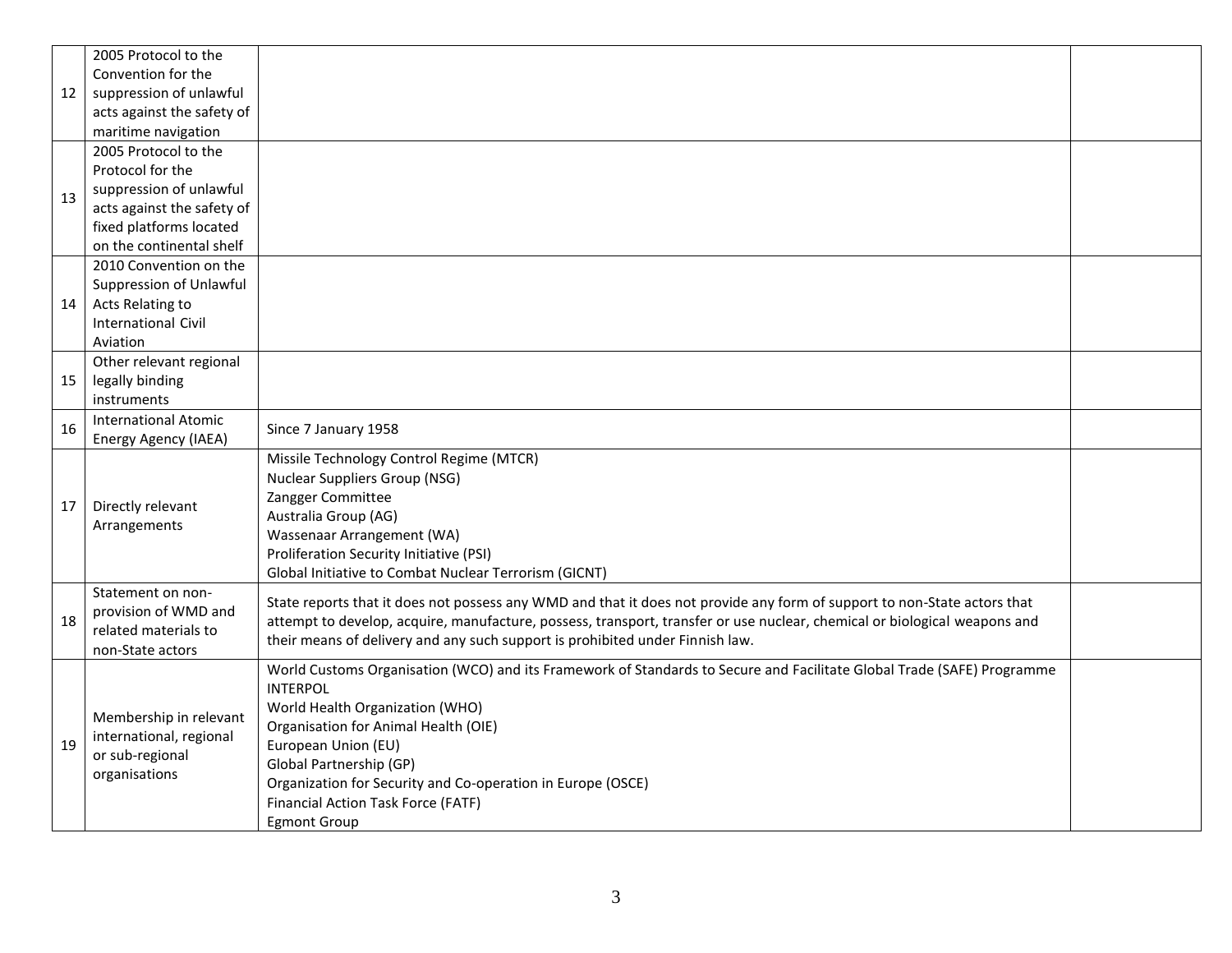## **II. OP 2 - Nuclear Weapons (NW), Chemical Weapons (CW) and Biological Weapons (BW)**

|   | <b>National legislation which</b><br>prohibits persons or entities |             |                        |              | <b>National legal framework</b>                                                                                                                                                                                                                                                                                                 |   |                           |              |                                                                                                                                                                                                                                                                                                                                                                                                                                                                                                                                                                                                                                                                                                                                                                                                                                                                                                                                                              |                |
|---|--------------------------------------------------------------------|-------------|------------------------|--------------|---------------------------------------------------------------------------------------------------------------------------------------------------------------------------------------------------------------------------------------------------------------------------------------------------------------------------------|---|---------------------------|--------------|--------------------------------------------------------------------------------------------------------------------------------------------------------------------------------------------------------------------------------------------------------------------------------------------------------------------------------------------------------------------------------------------------------------------------------------------------------------------------------------------------------------------------------------------------------------------------------------------------------------------------------------------------------------------------------------------------------------------------------------------------------------------------------------------------------------------------------------------------------------------------------------------------------------------------------------------------------------|----------------|
|   | to engage in one of the<br>following activities and its            | $\mathbf N$ | $X$ /?<br>$\mathbf{C}$ | $\mathbf{B}$ | Source document of national implementation                                                                                                                                                                                                                                                                                      | N | $X$ /?<br>$\mathbf c$     | $\mathbf{B}$ | <b>Source document</b>                                                                                                                                                                                                                                                                                                                                                                                                                                                                                                                                                                                                                                                                                                                                                                                                                                                                                                                                       | <b>Remarks</b> |
|   | enforcement                                                        | W           | W                      | W            | law                                                                                                                                                                                                                                                                                                                             | W | $\boldsymbol{\mathsf{W}}$ | W            |                                                                                                                                                                                                                                                                                                                                                                                                                                                                                                                                                                                                                                                                                                                                                                                                                                                                                                                                                              |                |
| 1 | manufacture                                                        | X           | X                      | $\mathsf{X}$ | NW:<br>Nuclear Weapons Act (203/1970)<br>Nuclear Energy Act (990/1987 as amended),<br>Sections 1, 2, 4<br>CW:<br>Chemical Weapons Act (Act 346/1997 as<br>amended (Act 347/1997, 623/1997, 485/2007,<br>and 902/2010))<br>Penal Code (39/1889 as amended), Chapter 11,<br>Section 8<br>BW:<br>Biological Weapons Act (257/1975) |   | $\mathsf{X}$              | $\mathsf{x}$ | NW:<br>Penal Code (39/1889 as amended), Chapter 34,<br>Sections 4, 6 (nuclear device offence<br>(578/1995) (A person who imports, produces<br>or detonates a nuclear device in Finland or has<br>one in his or her possession shall be punished))<br>and Chapter 34, Section 9 (preparation of<br>production of a nuclear device), and Chapter<br>34(a), Section 2 (preparation of an offence to<br>be committed with terrorist intent)<br>CW:<br>Penal Code (39/1889 as amended), Chapter 11,<br>Section 8 (breach of the prohibition of<br>chemical weapons) and Chapter 34 (a), Section<br>2 (preparation of an offence to be committed<br>with terrorist intent)<br>BW:<br>Penal Code (39/1889 as amended), Chapter 11,<br>Section 9 (breach of the prohibition of<br>biological weapons (preparation of a biological<br>weapon or a toxin weapon)) and Chapter<br>34(a), Section 2 (preparation of an offence to<br>be committed with terrorist intent) |                |
| 2 | acquire                                                            | Χ           | X                      | X            | NW:<br>Nuclear Energy Act (990/1987 as amended),<br>Sections 1, 2, 4<br>Penal Code (39/1889 as amended), Chapter<br>34(a), Section 2 (with terrorist intent)                                                                                                                                                                    | X | X                         | X            | NW:<br>Penal Code (39/1889 as amended), Chapter<br>34(a), Sections 1, 2 (with terrorist intent)                                                                                                                                                                                                                                                                                                                                                                                                                                                                                                                                                                                                                                                                                                                                                                                                                                                              |                |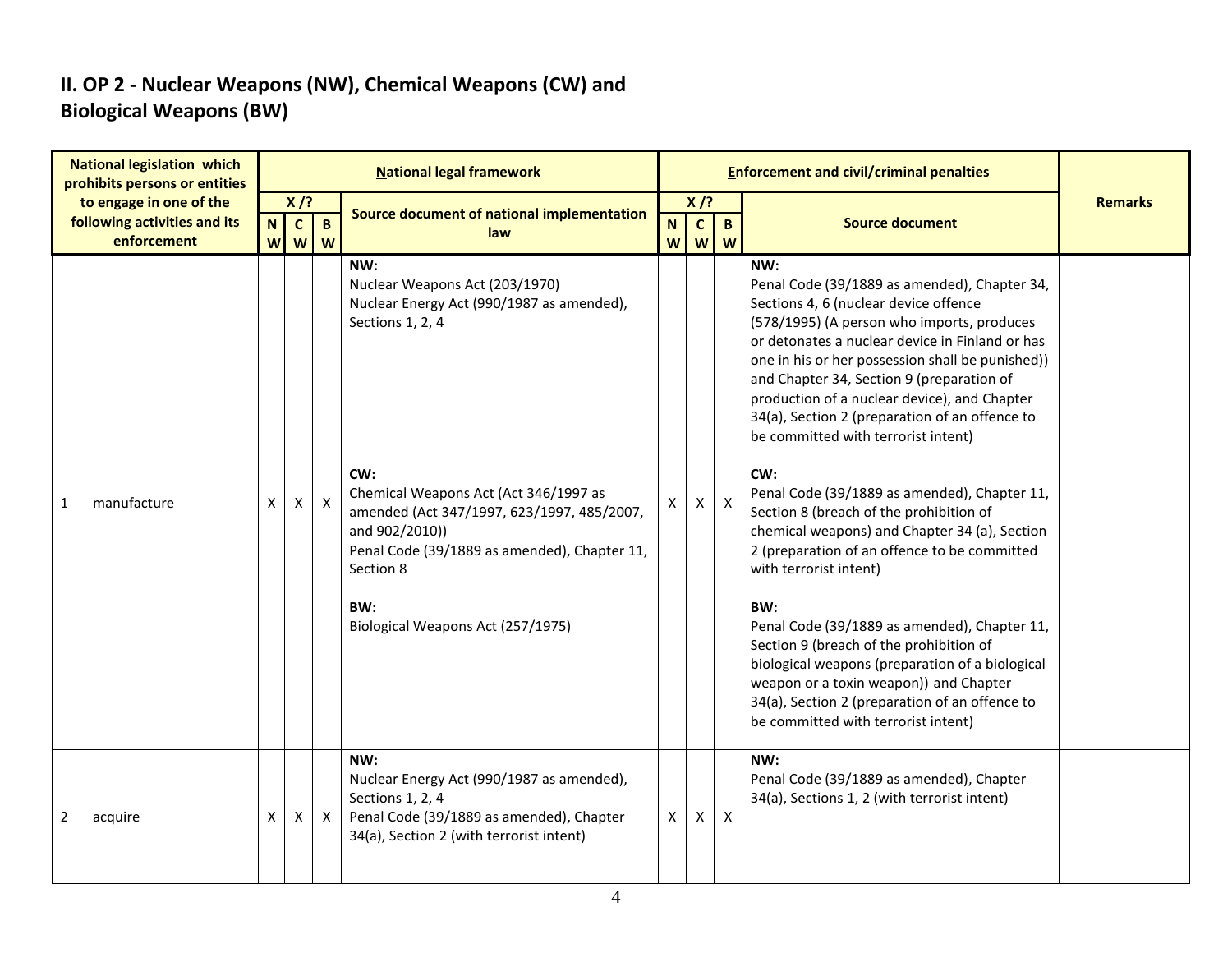|   |         |   |   |              | CW:<br>Chemical Weapons Act (346/1997 as amended<br>(347/1997, 623/1997, 485/2007 and<br>902/2010)<br>Penal Code (39/1889, as amended), Chapter<br>11, Section 8<br>BW:<br>Biological Weapons Act (257/1975)<br>Penal Code (39/1889 as amended), Chapter 11,<br>Section 9                                                                            |   |   |              | CW:<br>Penal Code (39/1889 as amended), Chapter 11,<br>Section 8 (breach of the prohibition of<br>chemical weapons), Chapter 34(a), Section 2<br>(preparation of an offence to be committed<br>with terrorist intent)<br>BW:<br>Penal Code (39/1889 as amended), Chapter 11,<br>Section 9 (breach of the prohibition of<br>biological weapons) and Chapter 34(a), Section<br>2 (preparation of an offence to be committed<br>with terrorist intent)                                                                                                            |  |
|---|---------|---|---|--------------|------------------------------------------------------------------------------------------------------------------------------------------------------------------------------------------------------------------------------------------------------------------------------------------------------------------------------------------------------|---|---|--------------|----------------------------------------------------------------------------------------------------------------------------------------------------------------------------------------------------------------------------------------------------------------------------------------------------------------------------------------------------------------------------------------------------------------------------------------------------------------------------------------------------------------------------------------------------------------|--|
| 3 | possess | x | X | $\mathsf{X}$ | NW:<br>Nuclear Energy Act (990/1987 as amended),<br>Section 4<br>CW:<br>Chemical Weapons Act (346/1997 as amended<br>(347/1997, 623/1997, 485/2007 and<br>902/2010))<br>Penal Code (39/1889 as amended), Chapter 11,<br>Section 8<br>BW:<br>Biological Weapons Act (257/1975)<br>Penal Code (39/1889 as amended), Chapter 11,<br>Section 9           | X | X | $\mathsf{X}$ | NW:<br>Penal Code (39/1889 as amended), Chapter 34,<br>Section 6 (nuclear device offence (578/1995))<br>CW:<br>Penal Code (39/1889 as amended), Chapter 11,<br>Section 8 (breach of the prohibition of<br>chemical weapons) and Chapter 34(a), Section<br>2 (preparation of an offence to be committed<br>with terrorist intent)<br>BW:<br>Penal Code (39/1889 as amended), Chapter 11,<br>Section 9 (breach of the prohibition of<br>biological weapons) and Chapter 34(a), Section<br>2 (preparation of an offence to be committed<br>with terrorist intent) |  |
| 4 | develop | X | X | X            | NW:<br>Nuclear Energy Act (990/1987 as amended),<br>Sections 8 and Section 2 (1) and (2)<br>("operations aimed at producing uranium and<br>thorium")<br>Penal code (39/1889 as amended), Chapter 3,<br>Section 9 and Chapter 34(a), Section 2<br>CW:<br>Chemical Weapons Act (346/1997 as amended<br>(347/1997, 623/1997, 485/2007 and<br>902/2010)) | X | Χ | X            | NW:<br>Penal Code (39/1889 as amended), Chapter 34,<br>Section 9 (prepare) and Chapter 34(a), Section<br>2<br>CW:<br>Penal Code (39/1889 as amended), Chapter 11,<br>Section 8 and Chapter 34 (a) Section 2                                                                                                                                                                                                                                                                                                                                                    |  |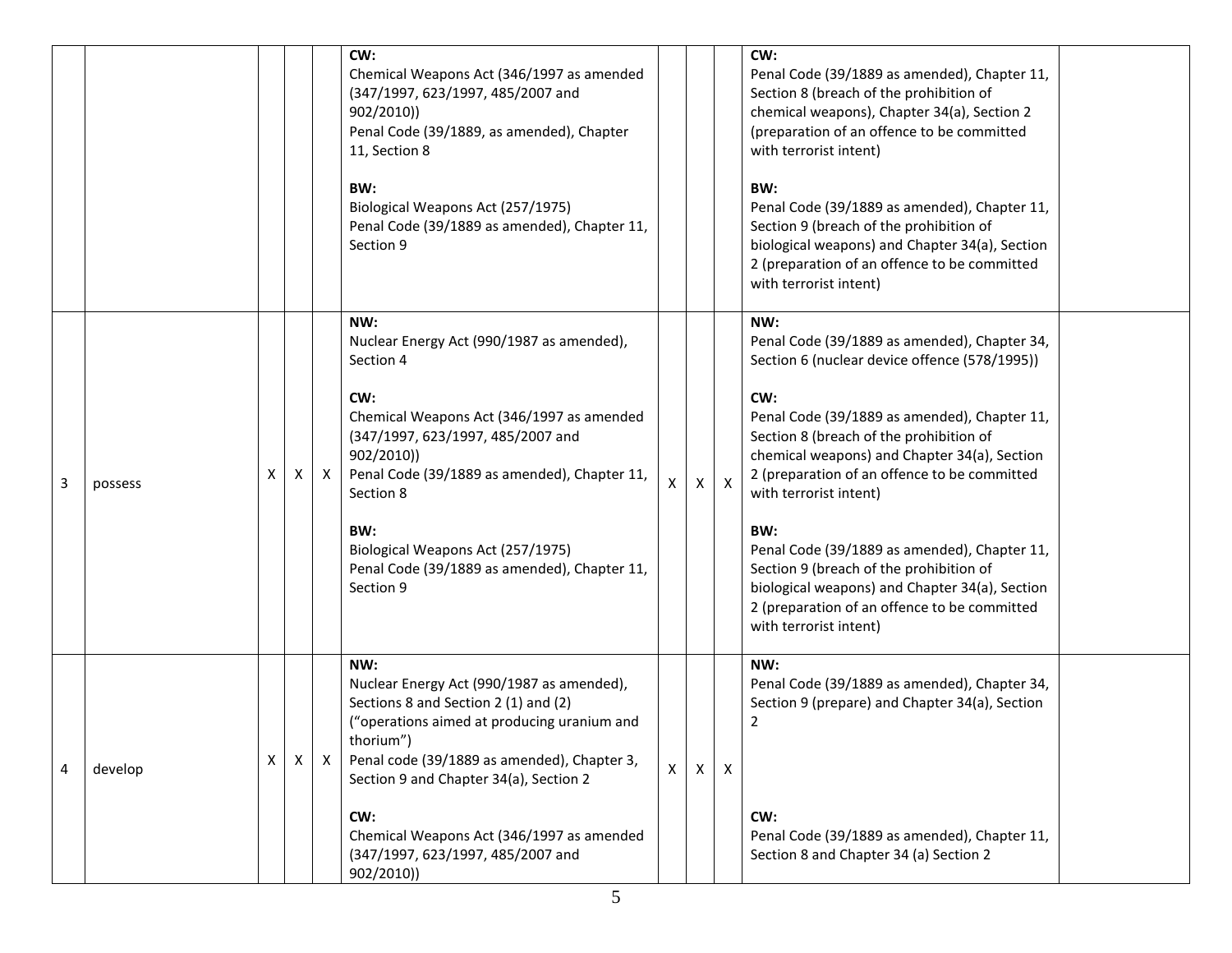|   |           |   |   |   | Penal Code (39/1889 as amended), Chapter 11,<br>Section 8<br>BW:<br>Biological Weapons Act (257/1975)<br>Penal Code (39/1889 as amended), Chapter 11,<br>Section 9                                                                                                                                                                                                                                                        |   |   |                  | BW:<br>Penal Code (39/1889 as amended), Chapter 11,<br>Section 9 and Chapter 34(a), Section 2                                                                                                                                                                                                                                                                                                                                          |  |
|---|-----------|---|---|---|---------------------------------------------------------------------------------------------------------------------------------------------------------------------------------------------------------------------------------------------------------------------------------------------------------------------------------------------------------------------------------------------------------------------------|---|---|------------------|----------------------------------------------------------------------------------------------------------------------------------------------------------------------------------------------------------------------------------------------------------------------------------------------------------------------------------------------------------------------------------------------------------------------------------------|--|
| 5 | transport | ? | X | X | NW/CW/BW:<br>Act on Transport of Dangerous Goods<br>(719/1994)<br>NW:<br>Penal Code (39/1889 as amended), Chapter<br>34(a), Section 2 and Chapter 44, Section 13<br>CW:<br>Penal Code (39/1889 as amended), Chapter 11,<br>Section 8 and Chapter 34(a), Section 2<br>BW:<br>Biological Weapons Act (257/1975)<br>Penal Code (39/1889 as amended), Chapter<br>34(a), Section 2 and Chapter 11, Section 9                   | ς | Χ | $\boldsymbol{X}$ | NW:<br>Penal Code (39/1889 as amended), Chapters<br>34 and 34(a) (dangerous object or substance),<br>Chapter 44, Section 13 (Act on Transport of<br>Dangerous Goods, No. 719/1994) (dangerous<br>substances)<br>CW:<br>Penal Code (39/1889 as amended), Chapter 11,<br>Section 8; Chapter 34(a), Section 2; Chapter 44,<br>Section 13<br>BW:<br>Penal Code (39/1889 as amended), Chapter 11,<br>Section 9 and Chapter 34(a), Section 2 |  |
| 6 | transfer  | ŗ | Χ | x | NW:<br>Nuclear Energy Act (990/1987 as amended)<br>CW:<br>Chemical Weapons Act (346/1997 as amended<br>(347/1997, 623/1997, 485/2007 and<br>902/2010)<br>Penal Code (39/1889 as amended), Chapter<br>34(a), Section 2 (gives to another)<br>BW:<br>Biological Weapons Act (257/1975)<br>Penal Code (39/1889 as amended), Chapter<br>34(a), Sections 2 (gives to another) and 4<br>(keeps for sale or conveys organisms in |   | X | X.               | CW:<br>Penal Code (39/1889 as amended), Chapter 11,<br>Section 8 (breach of the prohibition of<br>chemical weapons (procures)) and Chapter<br>34(a), Section 2 (gives to another)<br>BW:<br>Penal Code (39/1889 as amended), Chapter 11,<br>Section 9 (breach of the prohibition of<br>biological weapons) and Chapter 34(a),<br>Sections 2 (gives to another) and 4 (keeps for                                                        |  |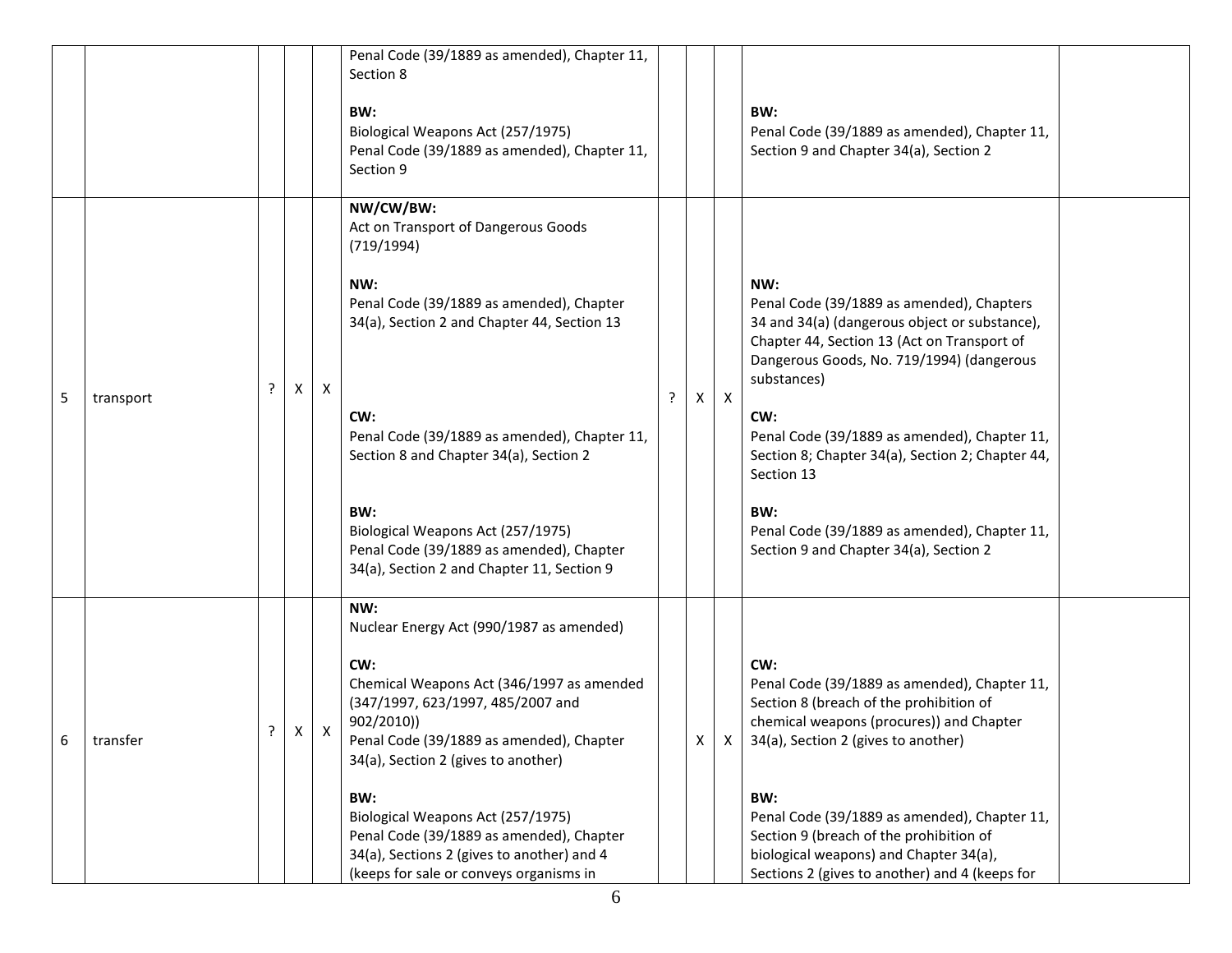|    |                                                                    |   |   |              | violation of the Genetic Technology Act<br>(377/1995)                                                                                                                                                                                                                                                             |   |              |              | sale or conveys organisms in violation of the<br>Genetic Technology Act (377/1995))                                                                                                                                                                                   |
|----|--------------------------------------------------------------------|---|---|--------------|-------------------------------------------------------------------------------------------------------------------------------------------------------------------------------------------------------------------------------------------------------------------------------------------------------------------|---|--------------|--------------|-----------------------------------------------------------------------------------------------------------------------------------------------------------------------------------------------------------------------------------------------------------------------|
|    |                                                                    |   |   |              | NW:<br>Nuclear Energy Act (990/1987 as amended),<br>Section 4 ("the detonation of nuclear<br>explosive")<br>Penal Code (39/1889 as amended), Chapter 34,<br>Section 6                                                                                                                                             |   |              |              | NW:<br>Penal Code (39/1889 as amended), Chapter 34,<br>Sections 5 (use nuclear device as an offence of<br>war crime against humanity), 6, 11 and<br>Chapter 34, Sections 1(5) (a nuclear weapon<br>offence), 4 and 6 (nuclear device offence<br>(578/1995)            |
| 7  | use                                                                | X | X | $\mathsf{X}$ | CW:<br>Chemical Weapons Act (346/1997 as amended<br>(347/1997, 623/1997, 485/2007, and<br>902/2010)<br>Penal Code (39/1889 as amended), Chapter 11,<br>Sections 5(14), 8                                                                                                                                          | X | $\mathsf{X}$ | $\mathsf{X}$ | CW:<br>Penal Code (39/1889 as amended), Chapter 11,<br>Sections 5 (use chemical weapon as an offence<br>of war crime against humanity) and 8 (breach<br>of the prohibition of chemical weapons)                                                                       |
|    |                                                                    |   |   |              | BW:<br>Biological Weapons Act (257/1975) (delivery of<br>a biological weapon)<br>Penal Code (39/1889, as amended), Chapter 11<br>Section 5(14) and 9                                                                                                                                                              |   |              |              | BW:<br>Penal Code (39/1889 as amended), Chapter 11,<br>Sections 1, 5 (use biological weapon as an<br>offence of war crime against humanity), 9 (uses<br>a biological or a toxin weapon) and Chapter 34,<br>Sections 4 and 5 (spread a dangerous disease)              |
| 8  | attempt to engage in<br>abovementioned<br>activities               | X | X | X            | NW/CW/BW<br>Penal Code (39/1889 as amended), Chapters<br>34 and 34(a), Sections 1-6, 9                                                                                                                                                                                                                            | X | $\mathsf{X}$ | $\mathsf{X}$ | NW/CW/BW<br>Penal Code (39/1889 as amended), Chapter 5,<br>Section 1                                                                                                                                                                                                  |
| 9  | participate as an<br>accomplice in<br>abovementioned<br>activities | х | X | $\mathsf{X}$ | NW/CW/BW:<br>Penal Code (39/1889 as amended), Chapter 5<br>(on attempt and complicity (515/2003)),<br>Sections 3 (complicity in an offence) and 6<br>(abetting); Chapter 17, Section 1(a)<br>(participation in the activity of a criminal<br>organisation (142/2003))<br>BW:<br>Biological Weapons Act (257/1975) | Χ | X            | $\mathsf{x}$ | NW/CW/BW:<br>Penal Code (39/1889 as amended), Chapter 5<br>(on attempt and complicity (515/2003)),<br>Sections 3 (complicity in an offence) and 6<br>(abetting); Chapter 17, Section 1(a)<br>(participation in the activity of a criminal<br>organisation (142/2003)) |
| 10 | assist in<br>abovementioned<br>activities                          | X | X | Χ            | NW/CW/BW:<br>Penal Code (39/1889 as amended), Chapter 5<br>(on attempt and complicity (515/2003)),                                                                                                                                                                                                                | Χ | X            | X            | NW/CW/BW:<br>Penal Code (39/1889 as amended), Chapter 5<br>(on attempt and complicity (515/2003)),                                                                                                                                                                    |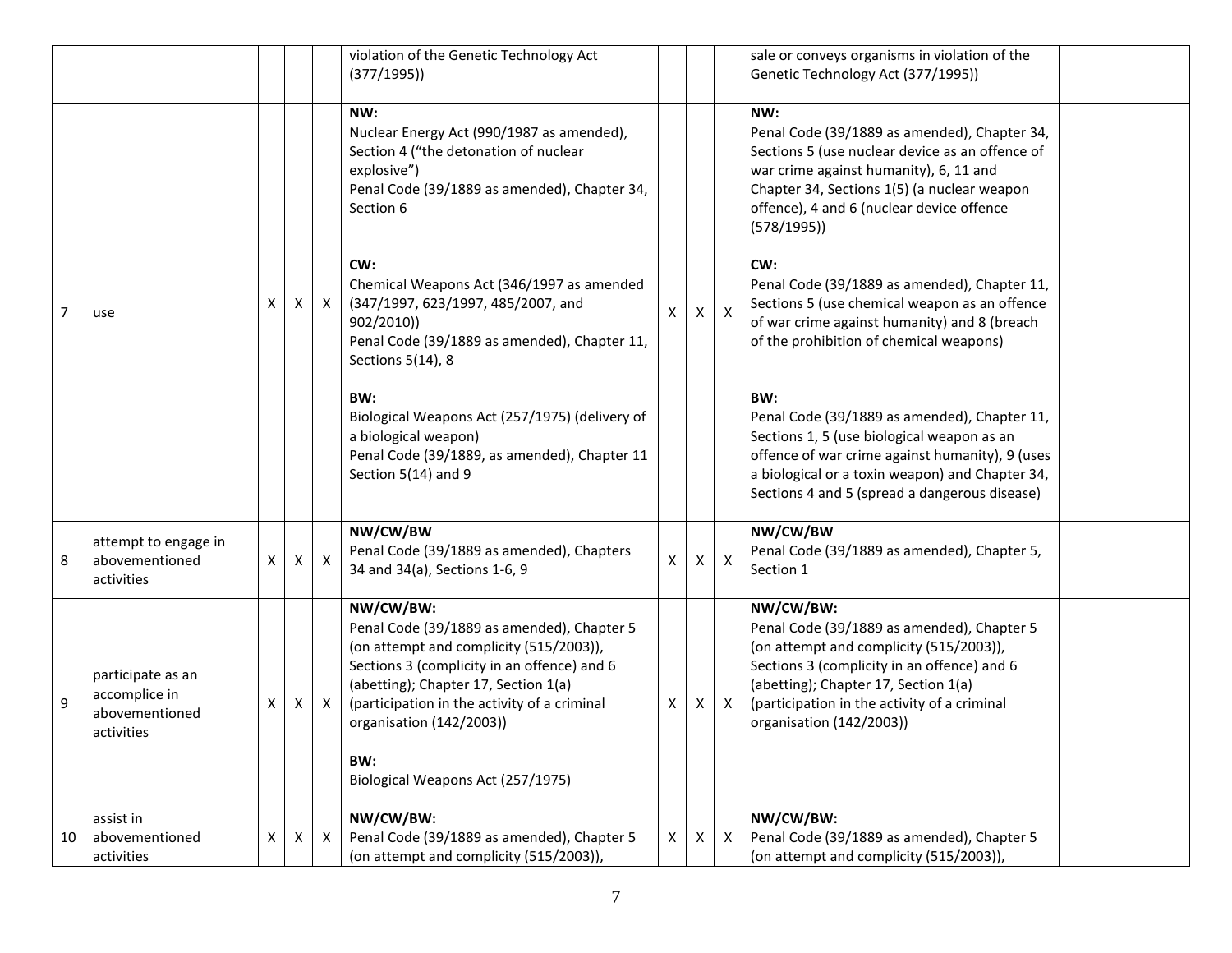|    |                                                                  |   |   |              | Sections 3 (complicity in an offence) and 6<br>(abetting); Chapter 17, Section 1(a)<br>(participation in the activity of a criminal<br>organisation (142/2003))                                                                                                                                                      |   |    |              | Sections 3 (complicity in an offence) and 6<br>(abetting); Chapter 17, Section 1(a)<br>(participation in the activity of a criminal<br>organisation (142/2003))                                                                                                                                                                                              |  |
|----|------------------------------------------------------------------|---|---|--------------|----------------------------------------------------------------------------------------------------------------------------------------------------------------------------------------------------------------------------------------------------------------------------------------------------------------------|---|----|--------------|--------------------------------------------------------------------------------------------------------------------------------------------------------------------------------------------------------------------------------------------------------------------------------------------------------------------------------------------------------------|--|
| 11 | finance<br>abovementioned<br>activities                          | X | Χ | $\mathsf{X}$ | NW/CW/BW:<br>Penal Code (39/1889 as amended), Chapter 5<br>(on attempt and complicity (515/2003));<br>Chapter 17, Section 1(a); Chapter 34(a), Section<br>Act on Preventing and Clearing Money<br>Laundering (68/1998 as amended)                                                                                    | x | X. | $\mathsf{X}$ | NW/CW/BW:<br>Penal Code (39/1889 as amended), Chapter<br>34(a), Section 5 (the financing of terrorism),<br>and Chapter 17, Section 1(a) (participation in<br>the activity of a criminal organisationby<br>directly or indirectly giving or collecting funds<br>to finance the criminal)<br>National Bureau of Investigation / Financial<br>Intelligence Unit |  |
| 12 | abovementioned<br>activities related to<br>means of delivery $1$ | X | X | $\mathsf{X}$ | NW:<br>Penal Code (39/1889 as amended), Chapter 34,<br>Section 6 (nuclear device offence (578/1995))<br>CW:<br>Chemical Weapons Act (346/1997 as amended<br>(347/1997, 623/1997, 485/2007 and<br>902/2010))<br>BW:<br>Biological Weapons Act (257/1975)<br>Penal Code (39/1889 as amended), Chapter<br>11, Section 9 |   | X  | $\mathsf{X}$ | NW:<br>Penal Code (39/1889 as amended), Chapter 34,<br>Section 6 (nuclear device offence (578/1995))<br>CW:<br>Penal Code (39/1889 as amended), Chapter 11,<br>Section 8 (breach of the prohibition of<br>chemical weapons)<br>BW:<br>Penal Code (39/1889 as amended), Chapter 11,<br>Section 9 (breach of the prohibition of<br>biological weapons)         |  |

1. Means of delivery: missiles, rockets and other unmanned systems capable of delivering nuclear, chemical, or biological weapons that are specially designed for such use.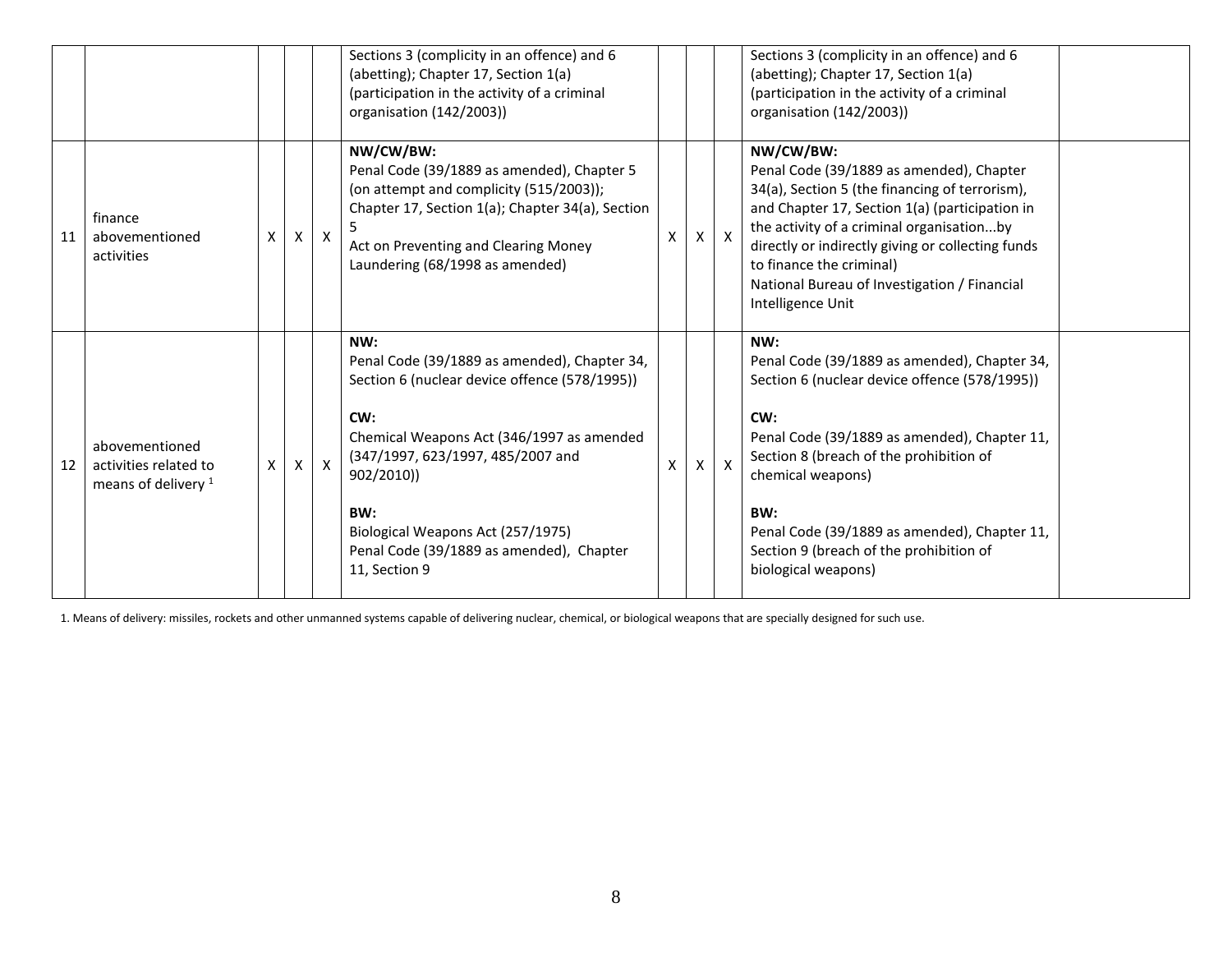#### **III. OP 3 (a) and (b) - Account for/Secure/Physically protect NW, CW and BW, including Related Materials <sup>2</sup>**

| <b>Measures to establish</b><br>domestic controls to prevent |                                                                                                               |                |                  |                   | National legal and/or regulatory framework                                                                                                                                                                                                                                                                                                                                                                                                                                                                                                                                                                                                                                                                                                                                                                                                                                                                                                                                                                                                                                            |               |                             |        | <b>Enforcement and civil/criminal penalties</b>                                                                                                                                                                                                                                                                                                                                                                                                                                                                                                                                                                                                       |                |
|--------------------------------------------------------------|---------------------------------------------------------------------------------------------------------------|----------------|------------------|-------------------|---------------------------------------------------------------------------------------------------------------------------------------------------------------------------------------------------------------------------------------------------------------------------------------------------------------------------------------------------------------------------------------------------------------------------------------------------------------------------------------------------------------------------------------------------------------------------------------------------------------------------------------------------------------------------------------------------------------------------------------------------------------------------------------------------------------------------------------------------------------------------------------------------------------------------------------------------------------------------------------------------------------------------------------------------------------------------------------|---------------|-----------------------------|--------|-------------------------------------------------------------------------------------------------------------------------------------------------------------------------------------------------------------------------------------------------------------------------------------------------------------------------------------------------------------------------------------------------------------------------------------------------------------------------------------------------------------------------------------------------------------------------------------------------------------------------------------------------------|----------------|
|                                                              | the proliferation of NW, CW,<br><b>BW, and their means of</b><br>delivery; controls over<br>related materials | ${\bf N}$<br>W | $X$ /?<br>C<br>W | $\mathbf{B}$<br>W | <b>Source document</b>                                                                                                                                                                                                                                                                                                                                                                                                                                                                                                                                                                                                                                                                                                                                                                                                                                                                                                                                                                                                                                                                | N<br><b>W</b> | $X$ /?<br>$\mathsf{C}$<br>W | B<br>W | <b>Source document</b>                                                                                                                                                                                                                                                                                                                                                                                                                                                                                                                                                                                                                                | <b>Remarks</b> |
| $\mathbf{1}$                                                 | Measures to account for<br>production                                                                         | X              | X                | $\mathsf{X}$      | NW:<br>Nuclear Energy Act (990/1987 as amended (up<br>to 342/2008)), Sections 3, 8 and 63<br>Nuclear Energy Decree (161/1987 as amended<br>(up to 732/2008)), Section 118b<br>EC Regulation (EURATOM) 302/2005<br>INFCIRC/155, INFCIRC/193 and Additional<br>Protocol INFCIRC/193/Add.8<br>CW:<br>Chemical Weapons Act (346/1997 as amended<br>(347/1997, 623/1997, 485/2007 and<br>902/2010)), Sections 4 (the production,<br>acquisition, retention and use of chemicals and<br>precursors included in Schedule 1 of the Annex<br>on Chemicals of the Convention shall be<br>allowed in Finland only under a licence issued<br>by the National Agency for Medicines), 4b<br>(industries are obliged to report all chemicals<br>to the national authority)<br>BW:<br>Occupational Safety and Health Act (738/2002<br>as amended), Section 40<br>Government Decision on the Protection of<br>Workers from Risks related to Exposure to<br>Biological Agents (1155/1993)<br>Ministry of Social Affairs and Health Decision<br>on the classification of biological agents<br>(229/1998) | X             | X                           | X      | NW:<br>Nuclear Energy Act (990/1987 as amended),<br>Chapter 11<br>Penal Code (39/1889 as amended), Chapter 44,<br>Section 10 (nuclear energy use offence)<br><b>EURATOM Treaty, Article 83</b><br>Commission Recommendation of 11 February<br>2009 on the implementation of a nuclear<br>material accountancy and control system by<br>operators of nuclear installations<br>CW:<br>Penal Code (39/1889 as amended), Chapter 16,<br>Section 8 (providing false documents to a public<br>authority)<br>Act (485/2007), Section 5<br>BW:<br>Penal Code (39/1889 as amended), Chapter 47,<br>Section 1 (relates to occupational health act<br>violation) |                |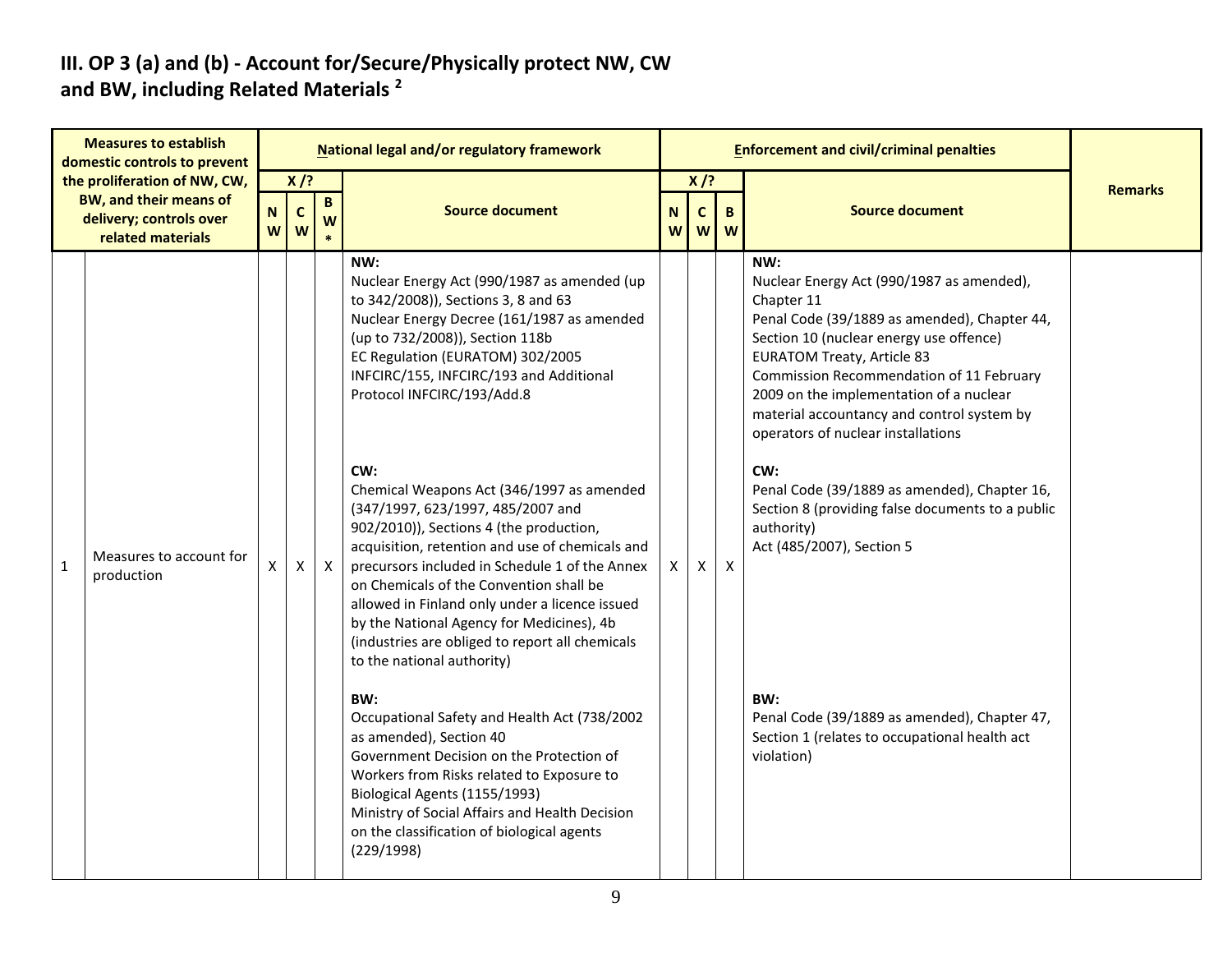| $\overline{2}$ | Measures to account for<br>use     | X | Χ | $\mathsf{X}$ | NW:<br>Nuclear Energy Act (990/1987 as amended),<br>Sections 3, 8 and 63<br>Nuclear Energy Decree (161/1987 as<br>amended), Section 118b<br>EC Regulation (EURATOM) 302/2005<br>INFCIRC/155, INFCIRC/193 and Additional<br>Protocol INFCIRC/193/Add.8<br>CW:<br>Chemical Weapons Act (346/1997 as amended<br>(485/2007)), Sections 4, 4b<br>BW:<br>Occupational Safety and Health Act (738/2002<br>as amended), Section 40 | X | X | $\mathsf{X}$              | NW:<br>Nuclear Energy Act (990/1987 as amended),<br>Chapter 11<br>Penal Code (39/1889 as amended), Chapter 44<br>Section 10 (nuclear energy use offence)<br><b>EURATOM Treaty, Article 83</b><br>Commission Recommendation of 11 February<br>2009 on the implementation of a nuclear<br>material accountancy and control system by<br>operators of nuclear installations<br>CW:<br>Penal Code (39/1889 as amended), Chapter 16,<br>Section 8<br>Act (485/2007), Section 5<br>BW:<br>Penal Code (39/1889 as amended), Chapter 47,<br>Section 1 (relates to occupational health act |  |
|----------------|------------------------------------|---|---|--------------|----------------------------------------------------------------------------------------------------------------------------------------------------------------------------------------------------------------------------------------------------------------------------------------------------------------------------------------------------------------------------------------------------------------------------|---|---|---------------------------|-----------------------------------------------------------------------------------------------------------------------------------------------------------------------------------------------------------------------------------------------------------------------------------------------------------------------------------------------------------------------------------------------------------------------------------------------------------------------------------------------------------------------------------------------------------------------------------|--|
|                |                                    |   |   |              | Government Decision on the Protection of<br>Workers from Risks related to Exposure to<br>Biological Agents (1155/1993)<br>Ministry of Social Affairs and Health Decision<br>on the classification of biological agents<br>(229/1998)<br>Directive 2000/54/EC                                                                                                                                                               |   |   |                           | violation)                                                                                                                                                                                                                                                                                                                                                                                                                                                                                                                                                                        |  |
| 3              | Measures to account for<br>storage | X | Χ | $\mathsf{X}$ | NW:<br>Nuclear Energy Act (990/1987 as amended),<br>Sections 3, 8 and 63<br>Nuclear Energy Decree (161/1987 as<br>amended), Section 118<br>EC Regulation (EURATOM) 302/2005<br>INFCIRC/155, INFCIRC/193 and Additional<br>Protocol INFCIRC/193/Add.8                                                                                                                                                                       | Χ | X | $\boldsymbol{\mathsf{X}}$ | NW:<br>Nuclear Energy Act (990/1987 as amended),<br>Chapter 11<br>Penal Code (39/1889 as amended), Chapter 44<br><b>EURATOM Treaty, Article 83</b><br>Commission Recommendation of 11 February<br>2009 on the implementation of a nuclear<br>material accountancy and control system by<br>operators of nuclear installations                                                                                                                                                                                                                                                     |  |
|                |                                    |   |   |              | CW:<br>Chemical Weapons Act (346/1997 as amended<br>(485/2007)), Sections 4, 4c<br>BW:                                                                                                                                                                                                                                                                                                                                     |   |   |                           | CW:<br>Penal Code (39/1889 as amended), Chapter 16,<br>Section 8<br>BW:                                                                                                                                                                                                                                                                                                                                                                                                                                                                                                           |  |
|                |                                    |   |   |              | Occupational Safety and Health Act (738/2002<br>as amended), Section 40                                                                                                                                                                                                                                                                                                                                                    |   |   |                           | Penal Code (39/1889 as amended), Chapter 47,<br>Section 1 (relates to occupational health act                                                                                                                                                                                                                                                                                                                                                                                                                                                                                     |  |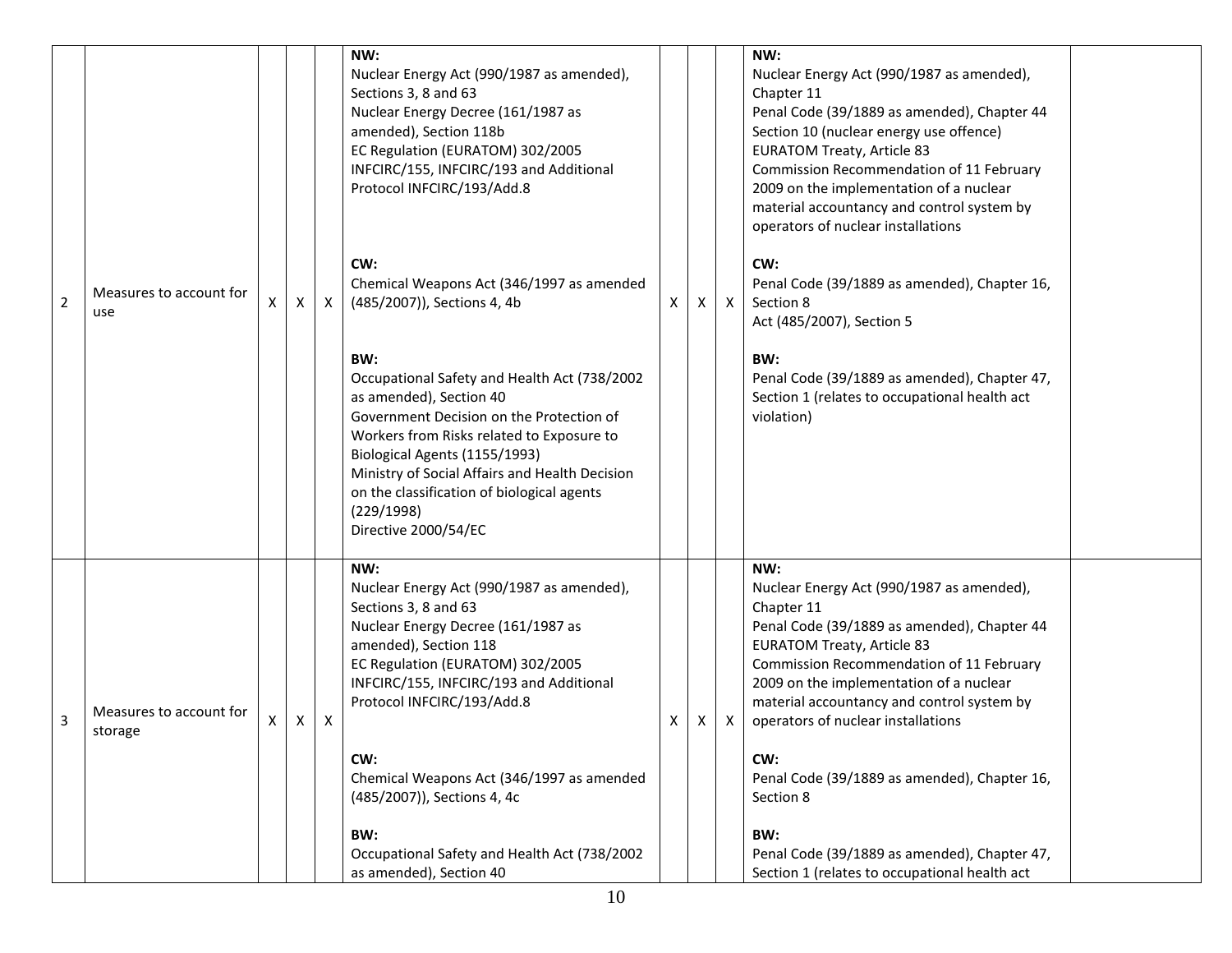|   |                                      |          |   |              | Government Decision on the Protection of<br>Workers from Risks related to Exposure to<br>Biological Agents (1155/1993)<br>Ministry of Social Affairs and Health Decision<br>on the classification of biological agents<br>(229/1998)                                                                                                                                                                                                                                                                                                                                                                                             |   |   |              | violation)                                                                                                                                                                                                                                                                                                                                                              |
|---|--------------------------------------|----------|---|--------------|----------------------------------------------------------------------------------------------------------------------------------------------------------------------------------------------------------------------------------------------------------------------------------------------------------------------------------------------------------------------------------------------------------------------------------------------------------------------------------------------------------------------------------------------------------------------------------------------------------------------------------|---|---|--------------|-------------------------------------------------------------------------------------------------------------------------------------------------------------------------------------------------------------------------------------------------------------------------------------------------------------------------------------------------------------------------|
| 4 | Measures to account for<br>transport | X        | X | $\mathsf{X}$ | NW/CW/BW:<br>Party to ADR and RID agreements<br>EU Directive 2008/68/EC of 24 September 2008<br>on the inland transport of dangerous goods<br>(adapting ADR, RID and ADN for intra-EU<br>transfers), as amended<br>NW:<br>Nuclear Energy Act (990/1987 as amended),<br>Sections 2, 7k, 7l, 8 and 63<br>Nuclear Energy Decree (161/1987 as<br>amended), Section 118b<br>EC Regulation (EURATOM) 302/2005, Article 26<br>Act on the Transport of Dangerous Goods<br>(719/1994 as amended)<br>INFCIRC/193 and INFCIRC/193/Add.8<br>(Additional Protocol)<br>CW:<br>Act on the Transport of Dangerous Goods<br>(719/1994 as amended) | X | X | $\mathsf{X}$ | NW/CW/BW:<br>Party to ADR and RID agreements<br>EU Directive 2008/68/EC of 24 September 2008<br>on the inland transport of dangerous goods<br>(adapting ADR, RID and ADN for intra-EU<br>transfers), as amended<br>NW:<br>Nuclear Energy Act (990/1987 as amended),<br>Chapter 11<br>CW:<br>Act on the Transport of Dangerous Goods<br>(719/1994 as amended), Chapter 6 |
|   |                                      |          |   |              | BW:<br>Act on Protecting Plant Health (702/2003),<br>Section 7 and related decrees<br>Act on Animal Diseases (55/1980 as amended)<br>and related decrees<br>Act on Veterinary Border Control (1192/1996<br>as amended) and related decrees<br>Act on the Transport of Dangerous Goods<br>(719/1994 as amended)                                                                                                                                                                                                                                                                                                                   |   |   |              | BW:<br>Act on Protecting Plant Health (702/2003),<br>Section 29<br>Act on Animal Diseases (55/1980 as amended),<br>Section 23<br>Act on Veterinary Border Control (1192/1996 as<br>amended), Section 27                                                                                                                                                                 |
| 5 | Measures to secure<br>production     | $\times$ | X | $\mathsf{X}$ | NW:<br>Nuclear Energy Act (990/1987 as amended),<br>Sections 3, 7, 8 and 9                                                                                                                                                                                                                                                                                                                                                                                                                                                                                                                                                       | X | X | $\mathsf{X}$ | NW:<br>Nuclear Energy Act (990/1987 as amended),<br>Section 20 (operation of a nuclear facility)                                                                                                                                                                                                                                                                        |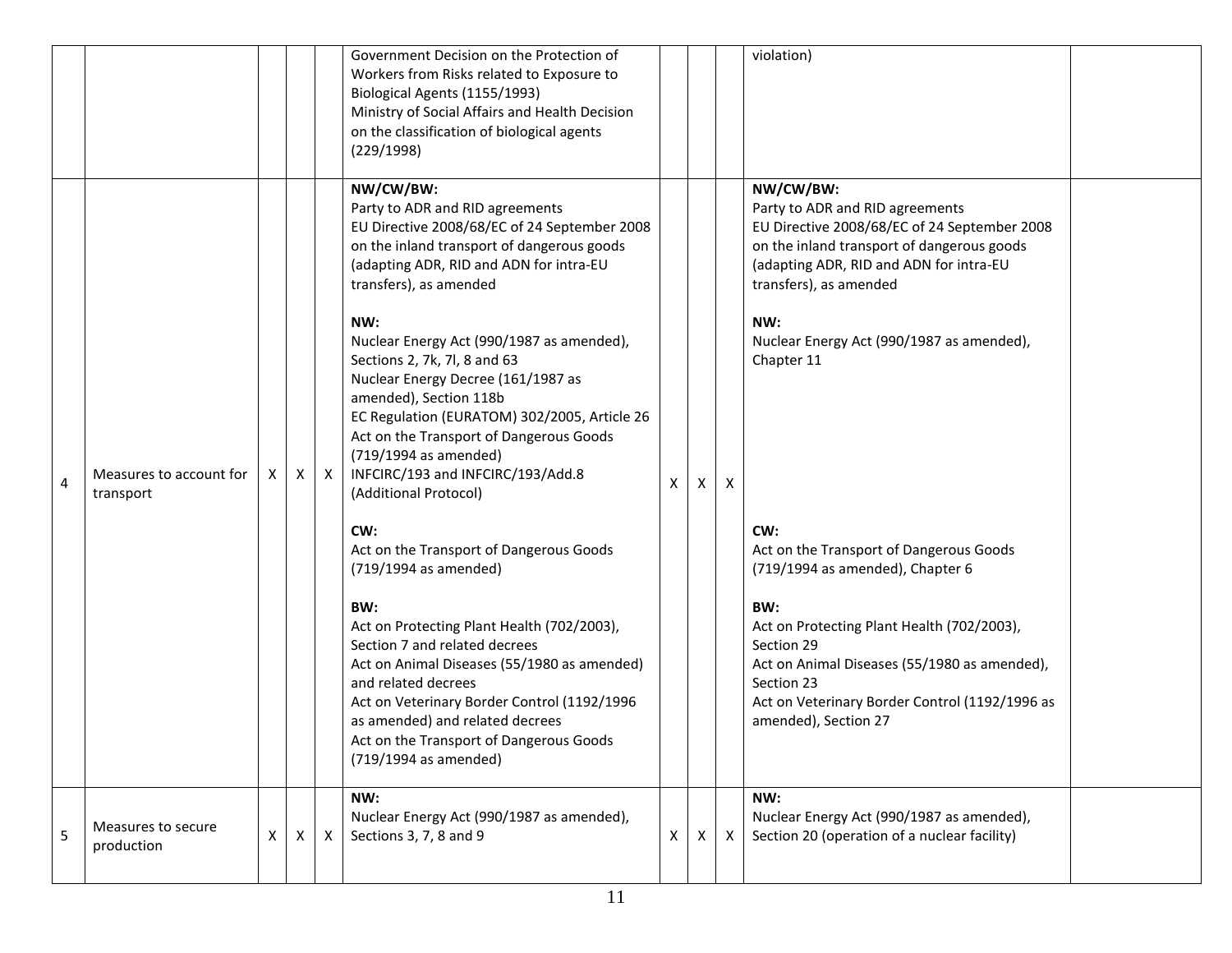|   |                        |    |   |                           | CW:<br>Act 485/207, Sections 4, 4a<br>Act on the Safe Handling of Dangerous<br>Chemicals and Explosives (390/2005)<br>BW:<br>Occupational Safety and Health Act (738/2002<br>as amended), Section 40<br>Government Decision on the Protection of<br>Workers from Risks related to Exposure to<br>Biological Agents (1155/1993)<br>Ministry of Social Affairs and Health Decision<br>on the Classification of Biological Agents<br>(229/1998)                                                                               |   |              |              | CW:<br>Chemicals Act (744/1989 as amended), Chapter<br>10<br>Act on the Safe Handling of Dangerous<br>Chemicals and Explosives (390/2005), Chapter<br>15<br>Penal Code (39/1889 as amended), Chapter 34,<br>Section 4 and Chapter 44, Section 11<br>Act (485/2007), Section 5<br>BW:<br>Act on Protecting Plant Health (702/2003),<br>Section 29<br>Act on Animal Diseases (55/1980 as amended),<br>Section 23                                                                                                                  |  |
|---|------------------------|----|---|---------------------------|----------------------------------------------------------------------------------------------------------------------------------------------------------------------------------------------------------------------------------------------------------------------------------------------------------------------------------------------------------------------------------------------------------------------------------------------------------------------------------------------------------------------------|---|--------------|--------------|---------------------------------------------------------------------------------------------------------------------------------------------------------------------------------------------------------------------------------------------------------------------------------------------------------------------------------------------------------------------------------------------------------------------------------------------------------------------------------------------------------------------------------|--|
| 6 | Measures to secure use | X. | X | $\boldsymbol{\mathsf{X}}$ | NW:<br>Nuclear Energy Act (990/1987 as amended),<br>Sections 3, 7, 8 and 9<br>CW:<br>Act 485/207, Sections 4, 4a<br>Act on the Safe Handling of Dangerous<br>Chemicals and Explosives (390/2005)<br>BW:<br>Occupational Safety and Health Act (738/2002<br>as amended), Section 40<br>Government Decision on the Protection of<br>Workers from Risks related to Exposure to<br>Biological Agents (1155/1993)<br>Ministry of Social Affairs and Health Decision<br>on the Classification of Biological Agents<br>(229/1998) | x | $\mathsf{X}$ | $\mathsf{x}$ | NW:<br>Nuclear Energy Act (990/1987 as amended),<br>Section 20<br>Penal Code (39/1889 as amended), Chapter 44<br>CW:<br>Chemicals Act (744/1989 as amended), Chapter<br>10<br>Act on the Safe Handling of Dangerous<br>Chemicals and Explosives (390/2005), Chapter<br>15<br>Penal Code (39/1889 as amended), Chapter 34,<br>Section 4 and Chapter 44, Section 11<br>Act (485/2007), Section 5<br>BW:<br>Act on Protecting Plant Health (702/2003),<br>Section 29<br>Act on Animal Diseases (55/1980 as amended),<br>Section 23 |  |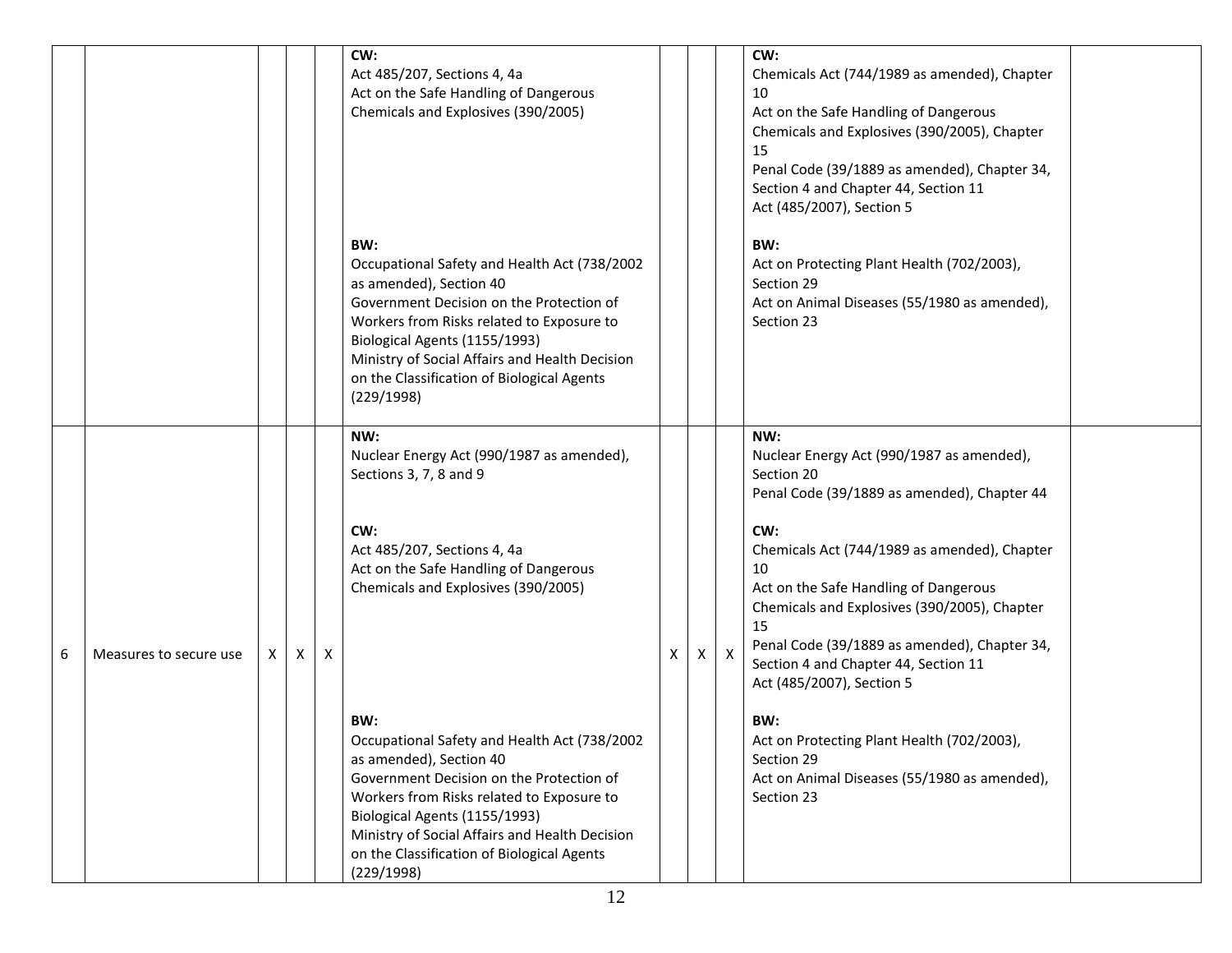|                |                                 |   |              |                           | NW:<br>Nuclear Energy Act (990/1987 as amended),<br>Sections 3, 7h, 7k, 7l and 7o, 8 and 9                                                                                                                                                                                                                             |   |              |              | NW:<br>Nuclear Energy Act (990/1987 as amended),<br>Section 20                                                                                                                                                                                   |  |
|----------------|---------------------------------|---|--------------|---------------------------|------------------------------------------------------------------------------------------------------------------------------------------------------------------------------------------------------------------------------------------------------------------------------------------------------------------------|---|--------------|--------------|--------------------------------------------------------------------------------------------------------------------------------------------------------------------------------------------------------------------------------------------------|--|
| $\overline{7}$ | Measures to secure<br>storage   | X | X            | $\mathsf{X}$              | CW:<br>Directive 98/42/EC, Article 5<br>Act 485/207, Sections 4, 4a<br>Chemicals Act (744/1989 as amended), Section<br>31 (safety)<br>Act on the Safe Handling of Dangerous<br>Chemicals and Explosives (390/2005)<br>Penal Code (39/1889 as amended), Chapter 44,<br>Section 12                                       | X | X            | $\mathsf{X}$ | CW:<br>Chemicals Act (744/1989 as amended), Chapter<br>10<br>Act on the Safe Handling of Dangerous<br>Chemicals and Explosives (390/2005), Chapter<br>15<br>Penal Code (39/1889 as amended), Chapter 34,<br>Section 4 and Chapter 44, Section 11 |  |
|                |                                 |   |              |                           | BW:<br>Occupational Safety and Health Act (738/2002<br>as amended), Section 40<br>Government Decision on the Protection of<br>Workers from Risks related to Exposure to<br>Biological Agents (1155/1993)<br>Ministry of Social Affairs and Health Decision<br>on the Classification of Biological Agents<br>(229/1998) |   |              |              | BW:<br>Act on Protecting Plant Health (702/2003),<br>Section 29<br>Act on Animal Diseases (55/1980 as amended),<br>Section 23                                                                                                                    |  |
|                |                                 |   |              |                           | NW/CW/BW:<br>Party to ADR and RID agreements<br>EU Directive 2008/68/EC of 24 September 2008<br>on the inland transport of dangerous goods<br>(adapting ADR, RID and for intra EU transfers),<br>as amended<br>Act on the Transport of Dangerous Goods<br>(719/1994 as amended)                                        |   |              |              | NW/CW/BW:<br>Party to ADR and RID agreements<br>Penal Code (39/1889 as amended), Chapter 44,<br>Section 13                                                                                                                                       |  |
| 8              | Measures to secure<br>transport | Χ | $\mathsf{X}$ | $\boldsymbol{\mathsf{X}}$ | NW:<br>Nuclear Energy Act (990/1987 as amended),<br>Sections 3, 7, 8 and 9<br>Directive 92/3 EURATOM (prior notification of<br>shipments)                                                                                                                                                                              | X | $\mathsf{X}$ | X            | NW:<br>Penal Code (39/1889 as amended), Chapter 44,<br>Sections 10 and 12(a)                                                                                                                                                                     |  |
|                |                                 |   |              |                           | CW:<br>Regulation (EC) No 1272/2008 of the European<br>Parliament and of the Council of 16 December                                                                                                                                                                                                                    |   |              |              | CW:<br>Act 719/1994 as amended, Chapter 6<br>Penal Code (39/1889 as amended), Chapter 44,                                                                                                                                                        |  |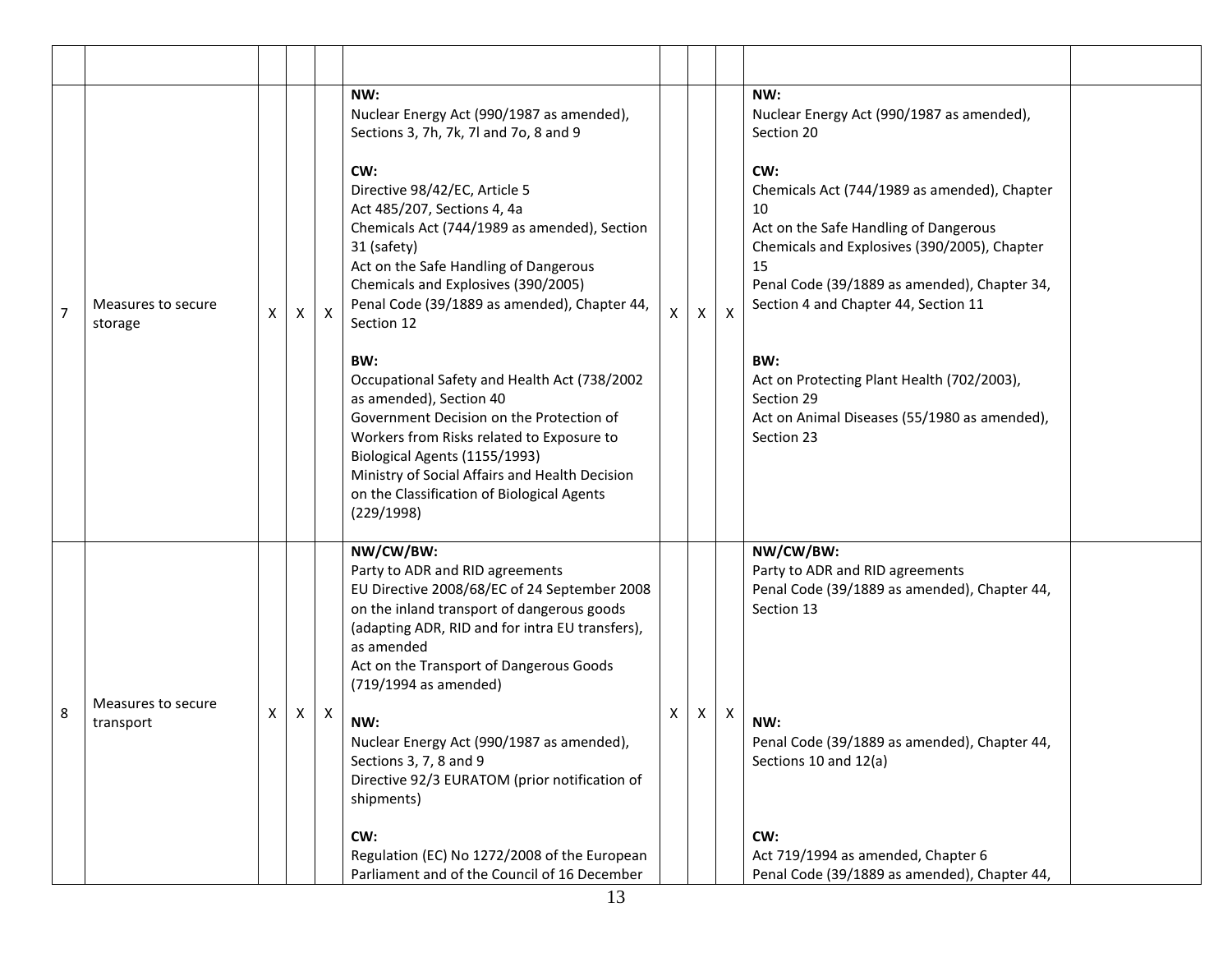|   |                                 |    |   |              | 2008 on classification, labelling and packaging<br>of substances and mixtures, amending and<br>repealing Directives 67/548/EEC and<br>1999/45/EC, and amending Regulation (EC) No<br>1907/2006<br>BW:<br>Act on Protecting Plant Health (702/2003) and<br>related decrees<br>Act on Animal Diseases (55/1980 as amended)<br>and related decrees<br>Act on Veterinary Border Control (1192/1996<br>as amended) and related decrees                                                           |   |   |              | Section 11<br>BW:<br>Act on Protecting Plant Health (702/2003),<br>Section 29 (decrees)<br>Act on Animal Diseases (55/1980 as amended),<br>Section 23<br>Act on the Transport of Dangerous Goods<br>(719/1994 as amended), Chapter 6<br>Act on Veterinary Border Control (1192/1996 as<br>amended), Section 27 |  |
|---|---------------------------------|----|---|--------------|---------------------------------------------------------------------------------------------------------------------------------------------------------------------------------------------------------------------------------------------------------------------------------------------------------------------------------------------------------------------------------------------------------------------------------------------------------------------------------------------|---|---|--------------|----------------------------------------------------------------------------------------------------------------------------------------------------------------------------------------------------------------------------------------------------------------------------------------------------------------|--|
|   |                                 |    |   |              | NW/CW/BW:<br>Act on the Transport of Dangerous Goods<br>(719/1994 as amended), Chapter 1, Section 3<br>and Chapter 3                                                                                                                                                                                                                                                                                                                                                                        |   |   |              | NW/CW/BW:<br>Act on the Transport of Dangerous Goods<br>(719/1994 as amended), Chapter 3, Sections 7,<br>8, 9, 11c, 11d and 12<br>Penal Code (39/1889 as amended), Chapter 44,<br>Section 13 (transport of dangerous substances<br>offence)                                                                    |  |
| 9 | Physical protection<br>measures | X. | X | $\mathsf{X}$ | NW:<br>Nuclear Energy Act (990/1987 as amended),<br>Sections 7o (physical protection and<br>emergency planning and other comparable<br>arrangements), 9 (holder's obligation to assure<br>such physical protection and emergency<br>planning)<br>Nuclear Energy Decree, Sections 129-130<br>(appointment of a person responsible for<br>physical protection of the nuclear facility)<br>Decision of the State Council (396/1991)<br>Penal Code (39/1889 as amended), Chapter 1<br>Section 7 | X | X | $\mathsf{X}$ | NW:<br>Penal Code (39/1889 as amended), Chapter 1<br>Section 7<br>Nuclear Energy Act (990/1987 as amended),<br>Sections 18 (construction of a nuclear facility<br>having considerable general significance) and 19<br>(construction of other nuclear facilities)                                               |  |
|   |                                 |    |   |              | CW:<br>Chemicals Act (744/1989 as amended)<br>Act on the Safe Handling of Dangerous<br>Chemicals and Explosives (390/2005), Section<br>31 (related to safety)                                                                                                                                                                                                                                                                                                                               |   |   |              | CW:<br>Chemicals Act (744/1989 as amended), Chapter<br>10 (safety)<br>Act on the Safe Handling of Dangerous<br>Chemicals and Explosives (390/2005), Chapter<br>15                                                                                                                                              |  |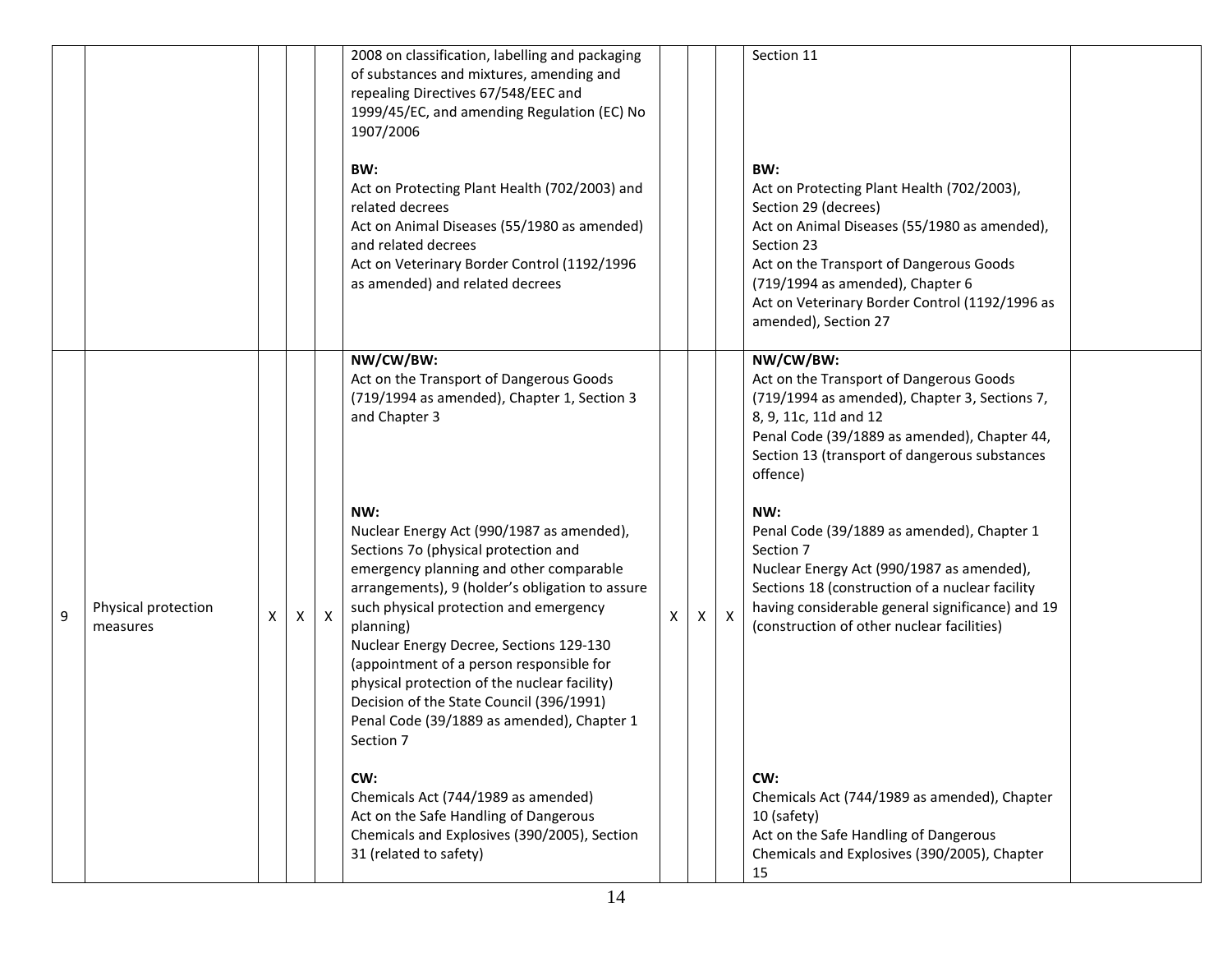|    |                       |          |          | BW:<br>EU directive 2000/54 on the protection of<br>workers from risks related to exposure to<br>biological agents at work, Annex I |   |   |                                   |  |
|----|-----------------------|----------|----------|-------------------------------------------------------------------------------------------------------------------------------------|---|---|-----------------------------------|--|
|    |                       |          |          | NW/CW/BW:                                                                                                                           |   |   | NW/CW/BW:                         |  |
| 10 | Personnel Reliability | $\times$ | $\times$ | X   Security Clearance Act (726/2014)                                                                                               | X | X | Security Clearance Act (726/2014) |  |
|    |                       |          |          |                                                                                                                                     |   |   |                                   |  |

2. Related materials: materials, equipment and technology covered by relevant multilateral treaties and arrangements, or included on national control lists, which could be used for the design, development, production or use of nuclear, chemical and biological weapons and their means of delivery.

\* Information required in this Section may also be available in the State's Confidence Building Measures report, if submitted to the BWC Implementation Support Unit (online at: [http://www.unog.ch/80256EE600585943/\(httpPages\)/4FA4DA37A55C7966C12575780055D9E8?OpenDocument\)](http://www.unog.ch/80256EE600585943/(httpPages)/4FA4DA37A55C7966C12575780055D9E8?OpenDocument)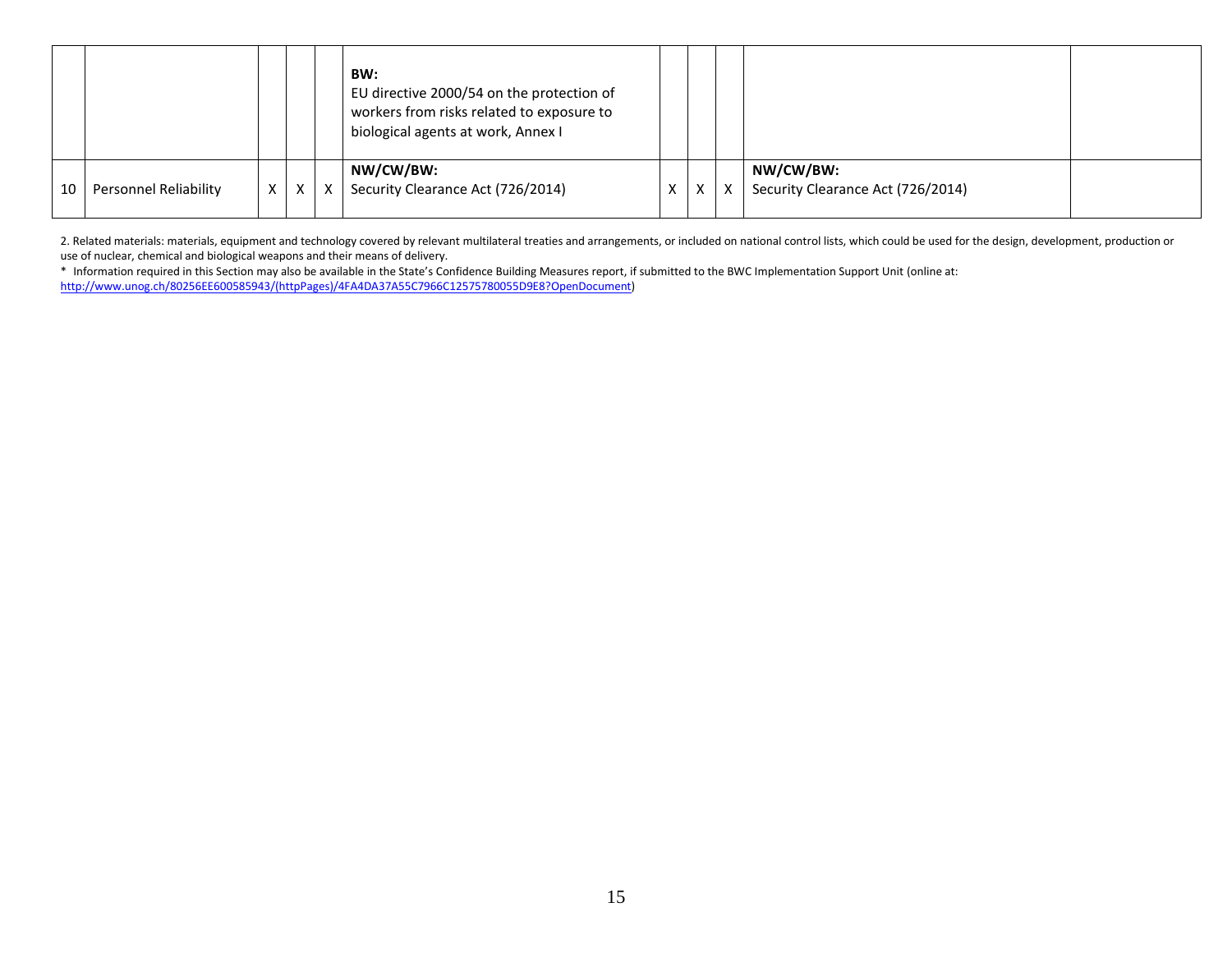## **IV. OP 3 (a) and (b) - Account for/Secure/Physically protect NW including Related Materials (NW specific)**

|                | <b>Measures to establish</b><br>domestic controls to prevent<br>the proliferation of NW, and<br>their means of delivery;<br>controls over related<br>materials    | <b>Source document</b>                                                                                                                                                                                                                                                                                                                                                                                                                                                                                                                                                                                                                                                                                                                                                                                                                                                                                                                                                                                                                                                                                                                                                   |  |  |  |  |  |  |  |
|----------------|-------------------------------------------------------------------------------------------------------------------------------------------------------------------|--------------------------------------------------------------------------------------------------------------------------------------------------------------------------------------------------------------------------------------------------------------------------------------------------------------------------------------------------------------------------------------------------------------------------------------------------------------------------------------------------------------------------------------------------------------------------------------------------------------------------------------------------------------------------------------------------------------------------------------------------------------------------------------------------------------------------------------------------------------------------------------------------------------------------------------------------------------------------------------------------------------------------------------------------------------------------------------------------------------------------------------------------------------------------|--|--|--|--|--|--|--|
| 1              | National regulatory<br>authority                                                                                                                                  | Nuclear Energy Act (990/1987 as amended), Sections 16, 63 and Nuclear Energy Decree, Section 118<br>Radiation and Nuclear Safety Authority (STUK)                                                                                                                                                                                                                                                                                                                                                                                                                                                                                                                                                                                                                                                                                                                                                                                                                                                                                                                                                                                                                        |  |  |  |  |  |  |  |
| $\overline{2}$ | Licensing of nuclear<br>installations/entities/<br>use of materials                                                                                               | Nuclear Energy Act (990/1987 as amended), Sections 3, 8 and 9 and Chapter 5<br>Radiation and Nuclear Safety Authority Regulation on the Safety of a Nuclear Power Plant (Y/1/2018)<br>Radiation and Nuclear Safety Authority Regulation on the Emergency Arrangements of a Nuclear Power Plant (Y/2/2018)<br>Regulation on Security in the Use of Nuclear Energy (Y/3/2016)<br>Radiation and Nuclear Safety Authority Regulation on the Safety of Disposal of Nuclear Waste (Y/4/2018)<br>Regulation on the Safety of Mining and Milling Operations Aimed at Producing Uranium or Thorium (Y/5/2016)<br>The Government grants the licences to construct and operate a nuclear facility, as well as for mining and enrichment<br>operations aimed at producing uranium or thorium.<br>A licence for operations as referred to in paragraph 1, Section 2(2), and Section 22(2), will be granted by the Ministry of<br>Employment and the Economy on the basis of an application. Further, a licence for operations as referred to in paragraphs<br>3-6, Section 2(1), will be granted by the Radiation and Nuclear Safety Authority (STUK) on the basis of an application. |  |  |  |  |  |  |  |
| 3              | <b>IAEA Safeguards</b><br>Agreements                                                                                                                              | INFCIRC/155 in force on 9 February 1972 was suspended on 1 October 1995 on which date INFCIRC/193 entered into force.<br>Additional Protocol in force on 30 April 2004 (INFCIRC/193/Add.8)                                                                                                                                                                                                                                                                                                                                                                                                                                                                                                                                                                                                                                                                                                                                                                                                                                                                                                                                                                               |  |  |  |  |  |  |  |
| 4              | IAEA Code of Conduct<br>on Safety and Security<br>of Radioactive Sources                                                                                          | <b>Expressed support</b>                                                                                                                                                                                                                                                                                                                                                                                                                                                                                                                                                                                                                                                                                                                                                                                                                                                                                                                                                                                                                                                                                                                                                 |  |  |  |  |  |  |  |
| 5              | Supplementary<br>Guidance on the Import<br>and Export of<br>Radioactive Sources of<br>the Code of Conduct on<br>the Safety and Security<br>of Radioactive Sources | <b>Expressed support</b>                                                                                                                                                                                                                                                                                                                                                                                                                                                                                                                                                                                                                                                                                                                                                                                                                                                                                                                                                                                                                                                                                                                                                 |  |  |  |  |  |  |  |
| 6              | IAEA Incident and<br><b>Trafficking Database</b>                                                                                                                  | Participates                                                                                                                                                                                                                                                                                                                                                                                                                                                                                                                                                                                                                                                                                                                                                                                                                                                                                                                                                                                                                                                                                                                                                             |  |  |  |  |  |  |  |
| $\overline{7}$ | <b>Integrated Nuclear</b><br><b>Security Support Plan</b>                                                                                                         | IPPAS 2009 and follow-up 2012 completed, IPPAS 2020 planned                                                                                                                                                                                                                                                                                                                                                                                                                                                                                                                                                                                                                                                                                                                                                                                                                                                                                                                                                                                                                                                                                                              |  |  |  |  |  |  |  |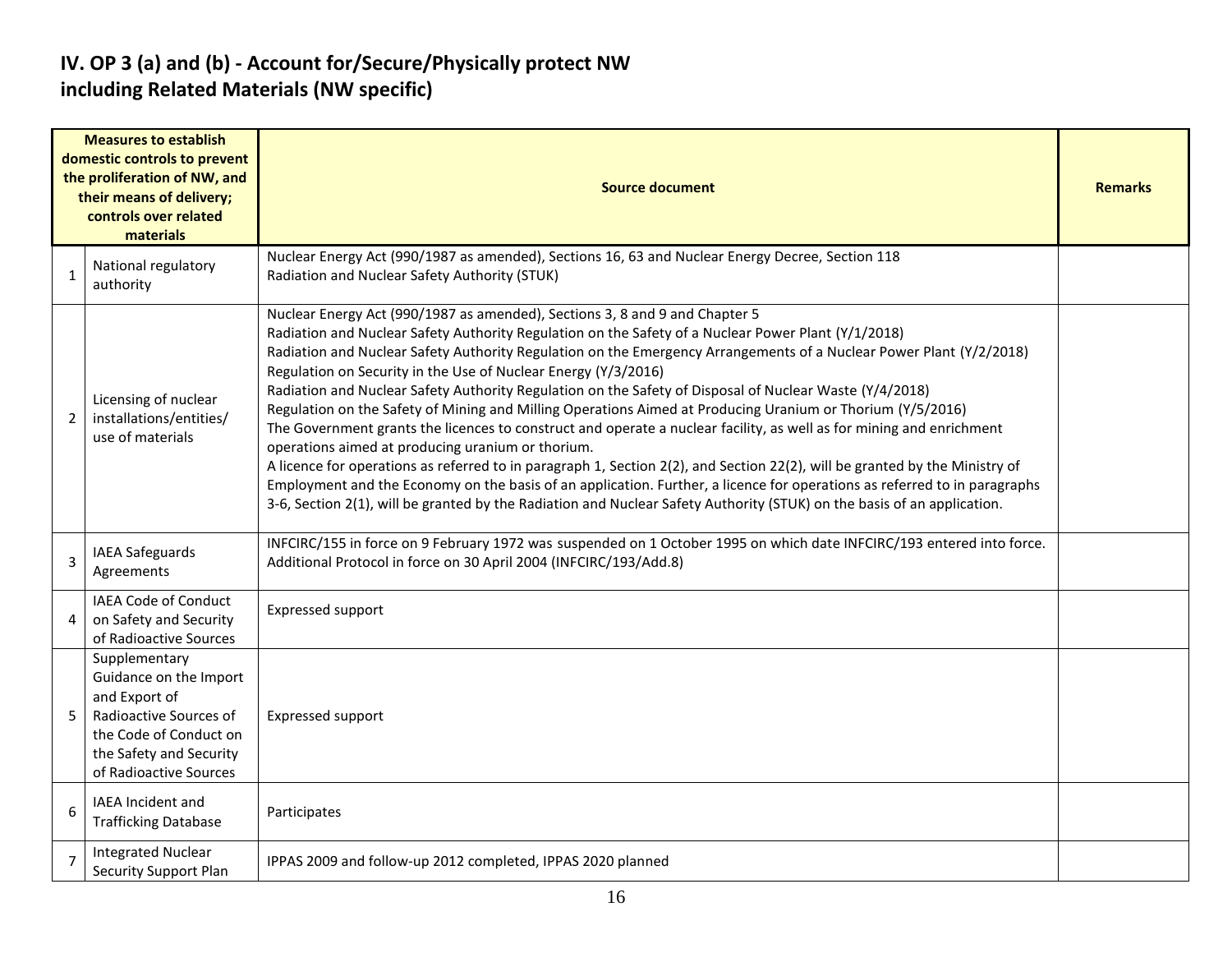|    | (INSSP) / International<br><b>Physical Protection</b><br><b>Advisory Service (IPPAS)</b>  |                                                                                                                                                                                                                                                                                                                                                                                                                                                                                                                                                                                                                                                                                                                                                                            |  |
|----|-------------------------------------------------------------------------------------------|----------------------------------------------------------------------------------------------------------------------------------------------------------------------------------------------------------------------------------------------------------------------------------------------------------------------------------------------------------------------------------------------------------------------------------------------------------------------------------------------------------------------------------------------------------------------------------------------------------------------------------------------------------------------------------------------------------------------------------------------------------------------------|--|
| 8  | Applying the physical<br>protection<br>recommendations in<br>INFCIRC/225/Rev.5            | Applied through STUK Regulation Y/3/2016 and regulatory guides STUK YVL A.11, A.12, D.1, D.2.                                                                                                                                                                                                                                                                                                                                                                                                                                                                                                                                                                                                                                                                              |  |
| q  | Other Agreements<br>related to IAEA                                                       | Convention on Early Notification of a Nuclear Accident (CENNA) (deposit 11 December 1986)<br>Convention on Assistance in the Case of a Nuclear Accident or Radiological Emergency (deposit 27 November 1990)<br>Convention on Nuclear Safety (deposit 22 January 1996)<br>Joint Convention on the Safety of Spent Fuel Management and on the Safety of Radioactive Waste Management (deposit<br>10 February 2000)                                                                                                                                                                                                                                                                                                                                                          |  |
| 10 | National legislation and<br>regulations related to<br>nuclear material<br>including CPPNM | Nuclear Energy Act, Nuclear Energy Decree<br>STUK Regulation Y/3/2016<br>STUK's regulatory guides: YVL D.2 (Transport of nuclear material and nuclear waste)<br>YVL D.1 (Regulatory control of nuclear safeguards)<br>YVL A.11 (Security of a nuclear facility)<br>YVL A.12 (Information security management of a nuclear facility)<br>Decree on the implementation and application of the CPPNM (72/1989)<br>Act on the implementation of the provisions of a legislative nature in the Amendment to the CPPNM (513/2008) (19/2016)<br>Government decree on the implementation of the Amendment to the CPPNM and on the entry into force of the Act on the<br>implementation of the provisions of a legislative nature in the Amendment to the CPPNM (338/2016) (20/2016) |  |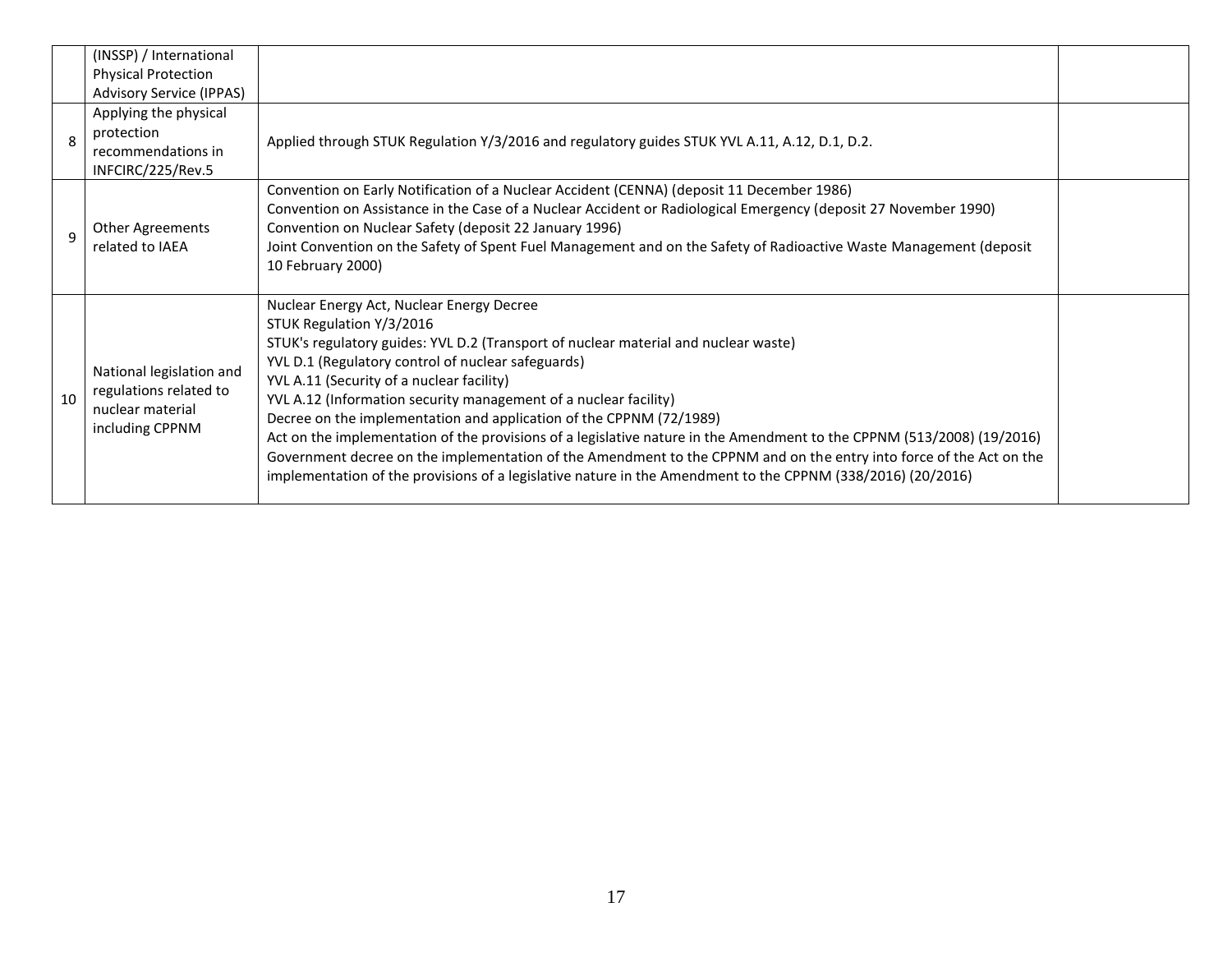## **V. OP 3 (a) and (b) - Account for/Secure/Physically protect CW including Related Materials (CW specific)**

|                | <b>Measures to establish</b><br>domestic controls to prevent<br>the proliferation of CW, and<br>their means of delivery;<br>controls over related<br>materials | Source document                                                                                                                                                                                  | <b>Remarks</b> |
|----------------|----------------------------------------------------------------------------------------------------------------------------------------------------------------|--------------------------------------------------------------------------------------------------------------------------------------------------------------------------------------------------|----------------|
|                | National CWC authority                                                                                                                                         | The Finnish Institute for Verification of the Chemical Weapons Convention Ministry for Foreign Affairs<br>Chemical Weapons Act (346/1997 as amended (347/1997, 623/1997, 485/2007 and 902/2010)) |                |
|                | Licensing/registration of<br>installations/facilities/<br>persons/entities/use/<br>handling of related<br>materials                                            | Chemicals Act (744/1989 as amended)<br>Act on the Safe Handling of Dangerous Chemicals and explosives (390/2005)                                                                                 |                |
| $\overline{3}$ | Old or abandoned<br>chemical weapons                                                                                                                           |                                                                                                                                                                                                  |                |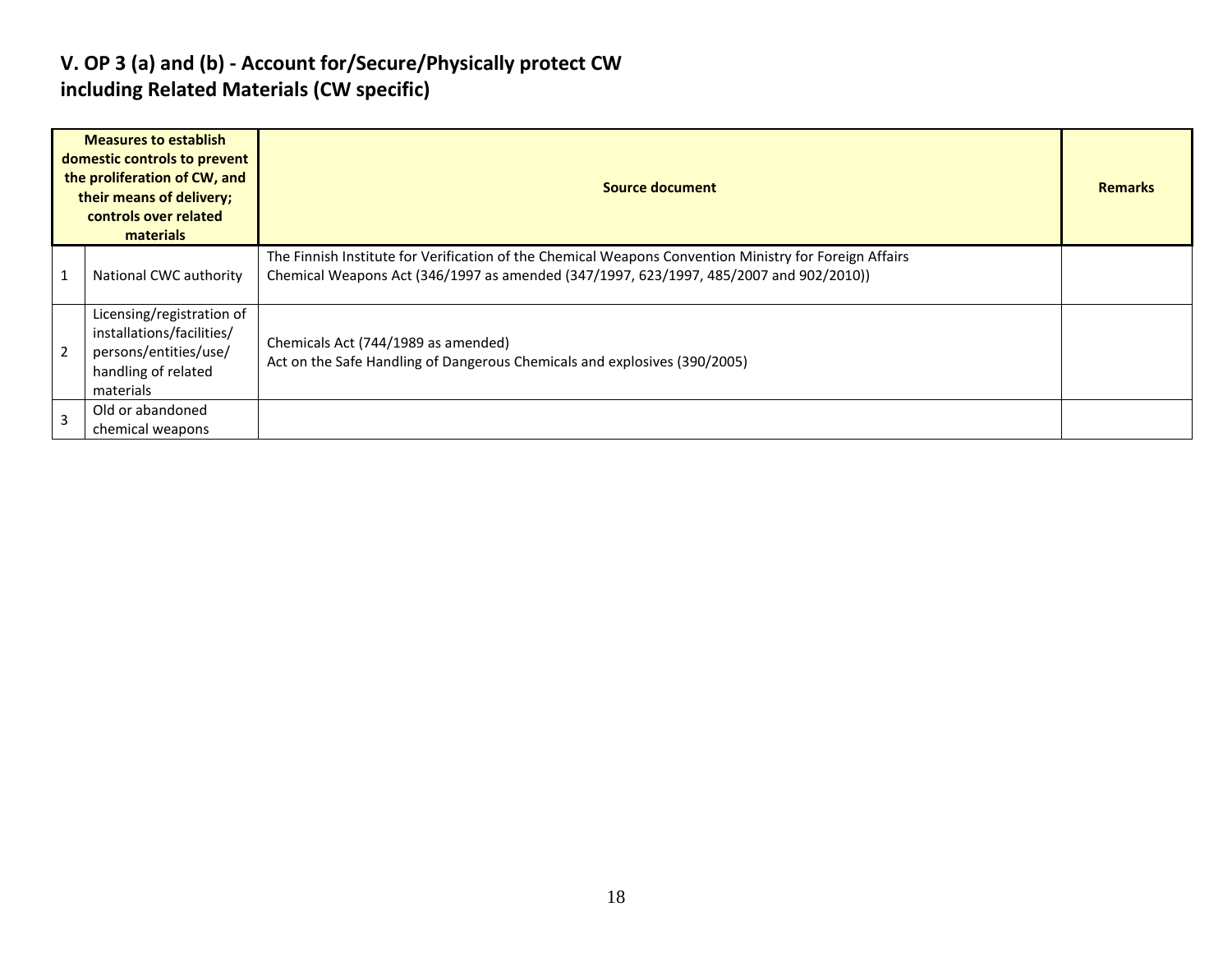## **VI. OP 3 (a) and (b) - Account for/Secure/Physically protect BW including Related Materials (BW specific)**

| <b>Measures to establish</b><br>domestic controls to prevent<br>the proliferation of BW, their<br>means of delivery; controls<br>over related materials |                                                                                                          | Source document                                                                                                                                                                                                                                                                                                 |  |  |  |  |  |  |
|---------------------------------------------------------------------------------------------------------------------------------------------------------|----------------------------------------------------------------------------------------------------------|-----------------------------------------------------------------------------------------------------------------------------------------------------------------------------------------------------------------------------------------------------------------------------------------------------------------|--|--|--|--|--|--|
|                                                                                                                                                         | Licensing/registration of<br>installations/facilities/<br>persons/entities/use/<br>handling of materials | Occupational Safety and Health Act (738/2002 as amended)<br>Government Decision on the Protection of Workers from Risks related to Exposure to Biological Agents at Work (1155/1993)<br>Act on Protecting Plant Health (702/2003), Chapter 2<br>Act on Animal Diseases (55/1980 as amended) and related decrees |  |  |  |  |  |  |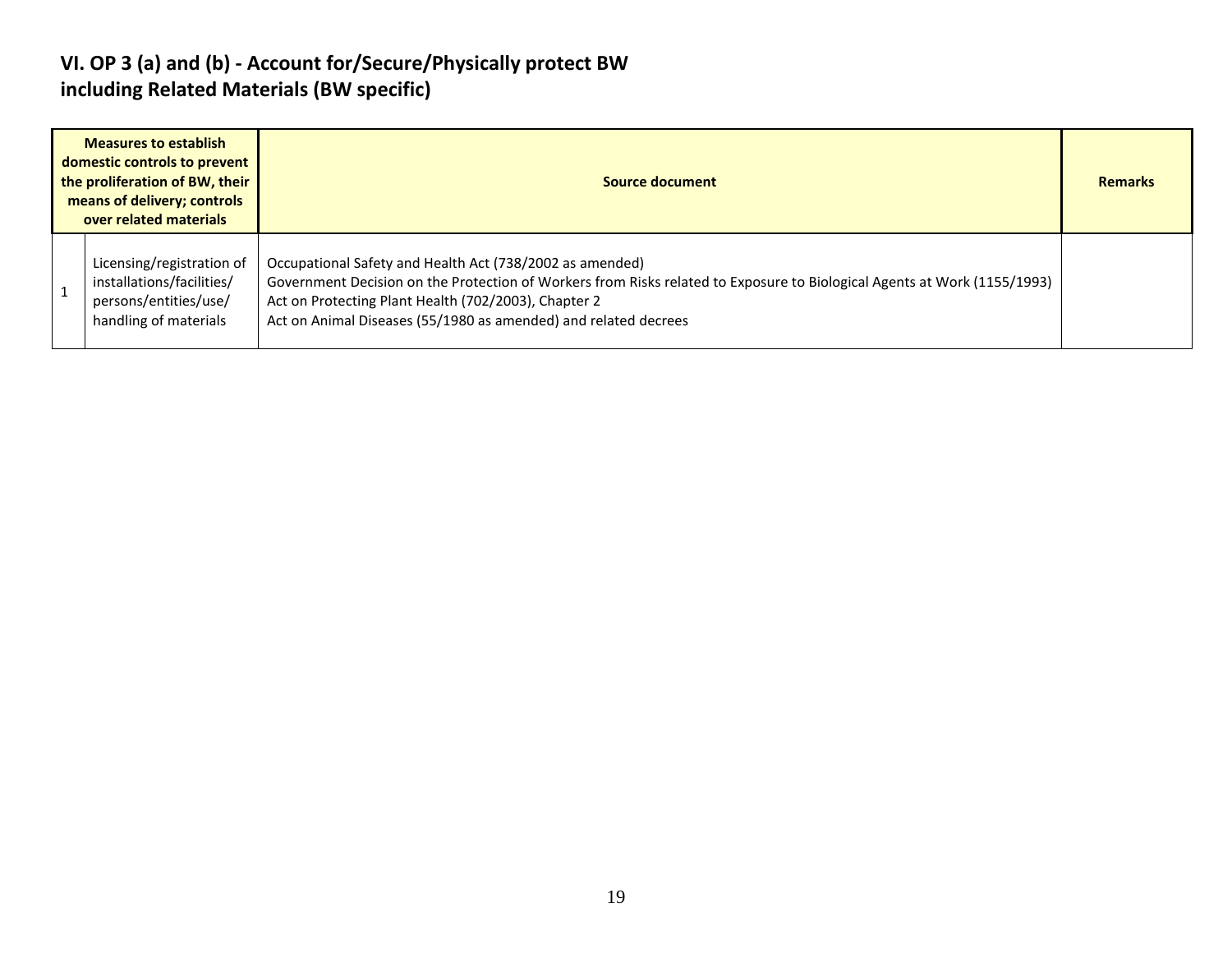#### **VII. OP 3 (c) and (d) and related matters from OP 6 - Controls of NW, CW and BW, including Related Materials**

|                | <b>Border controls and export</b><br>and trans-shipment controls<br>to prevent the proliferation |              |                   |              | <b>National legal framework</b>                                                                                                                                                                                                                                                                                                                                                                                                                                                                                            |        |                  |                           | <b>Enforcement and civil/criminal penalties</b>                                                                                                                                                                                                                                                  |                |
|----------------|--------------------------------------------------------------------------------------------------|--------------|-------------------|--------------|----------------------------------------------------------------------------------------------------------------------------------------------------------------------------------------------------------------------------------------------------------------------------------------------------------------------------------------------------------------------------------------------------------------------------------------------------------------------------------------------------------------------------|--------|------------------|---------------------------|--------------------------------------------------------------------------------------------------------------------------------------------------------------------------------------------------------------------------------------------------------------------------------------------------|----------------|
|                | of nuclear, chemical and                                                                         |              | $X$ /?            |              |                                                                                                                                                                                                                                                                                                                                                                                                                                                                                                                            | $X$ /? |                  |                           |                                                                                                                                                                                                                                                                                                  |                |
|                | biological weapons and their<br>means of delivery including<br>related materials                 | N<br>W       | $\mathbf{C}$<br>W | B<br>W       | <b>Source document</b><br>N<br>W                                                                                                                                                                                                                                                                                                                                                                                                                                                                                           |        | $\mathbf c$<br>W | B.<br>W                   | <b>Source document</b>                                                                                                                                                                                                                                                                           | <b>Remarks</b> |
| $\overline{1}$ | Border control to<br>detect, deter, prevent<br>and combat illicit<br>trafficking                 | $\mathsf{x}$ | $\mathsf{x}$      | $\mathsf{X}$ | NW/CW/BW:<br>Council Regulation (EU) No. 952/2013 (Union<br>Customs Code), as amended, especially Articles<br>264 and 267<br>Commission Regulation (EU) No. 2015/2447<br>(Implementing provisions to the Union<br>Customs Code)<br>Regulation (EC) No. 1889/2005 of the<br>European Parliament and of the Council of 26<br>October 2005 on controls of cash entering or<br>leaving the Community<br>Customs Act (304/2016), as amended<br>Maritime Security Measures Act 2004, as<br>amended<br>Border Zone Act (403/1947) | X      | X                | $\mathsf{X}$              | NW/CW/BW:<br><b>Finnish Customs</b><br><b>Frontier Guard</b><br>Maritime Administration<br>Police<br>Penal Code (39/1889 as amended), Section 1a<br>(Participation in the activity of a criminal<br>organisation), Section 7 (Border offence<br>(563/1998)<br>Customs Act (304/2016), as amended |                |
| $\overline{2}$ | Law enforcement to<br>detect, deter, prevent<br>and combat illicit<br>trafficking                | X            | X                 | $\mathsf{X}$ | NW/CW/BW:<br>Act on the Control of Export of Dual-Use Goods<br>(562/1996 as amended)<br>Decree on the Control of Export of Dual-Use<br>Goods (924/2000 as amended)<br>Act on the Export and Transit of Defence<br>Material (242/1990 as amended)<br>Council Regulation (EU) No. 952/2013 (Union<br>Customs Code), as amended, especially Article<br>198                                                                                                                                                                    | X      | x                | X                         | NW/CW/BW:<br>The Frontier Guard<br>The Customs service                                                                                                                                                                                                                                           |                |
| $\overline{3}$ | Border control detection<br>measures                                                             | X            | X                 | X            | NW/CW/BW:<br>Act No 331/1996                                                                                                                                                                                                                                                                                                                                                                                                                                                                                               | X      | Χ                | $\boldsymbol{\mathsf{X}}$ | NW/CW/BW:<br>Railway scanning system, mobile and stationed<br>X ray scanning system, stationary radiation                                                                                                                                                                                        |                |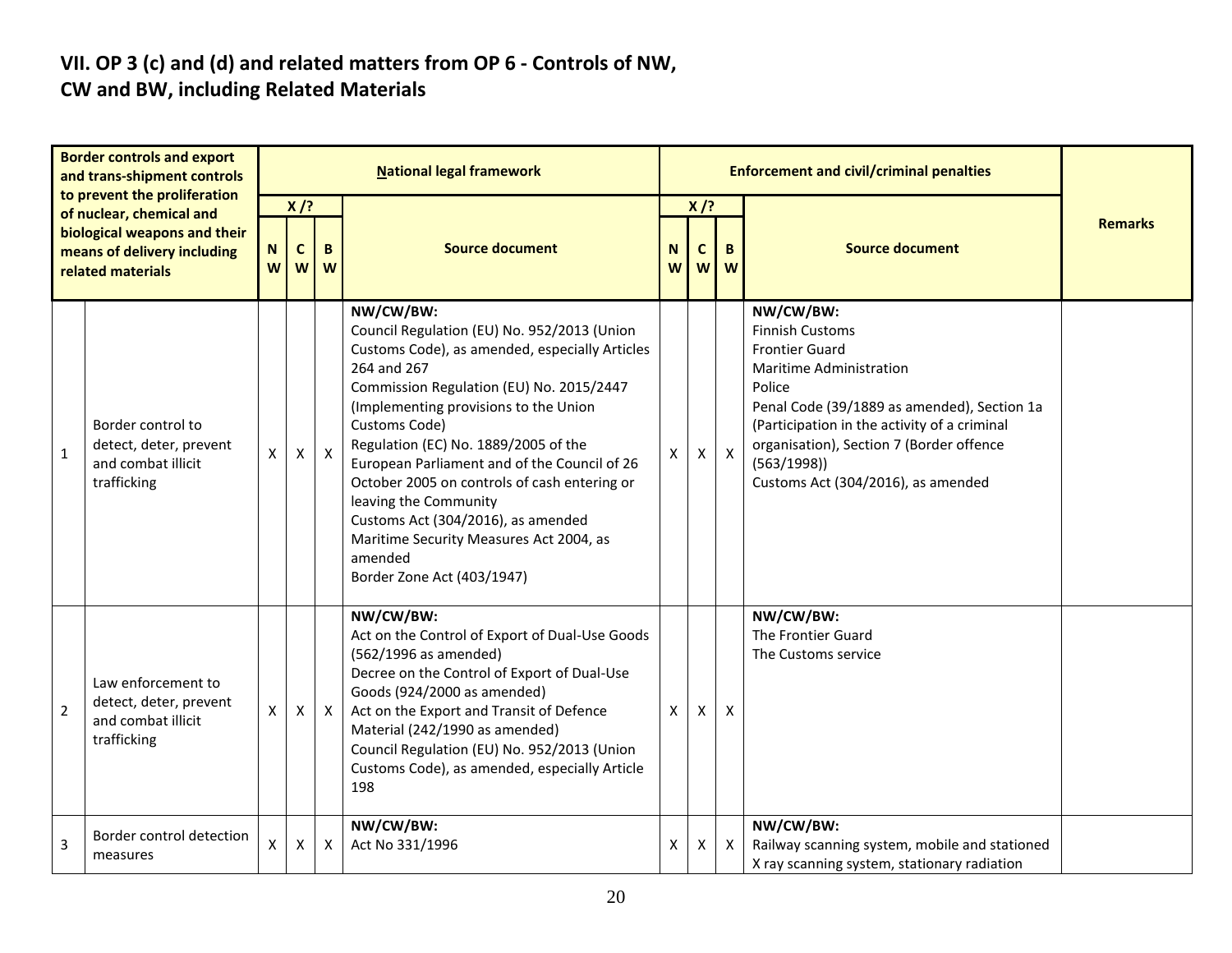|   |                                        |   |   |              | Railway scanning system, mobile and stationed<br>X ray scanning system, stationary radiation<br>monitors and other equipment are in place to<br>assist the Customs enforcement in preventing<br>the spreading of weapons of mass destruction.<br>Union Customs Code, as amended, Article 13,<br>15, Title IX                                                                                                                                                                                                                                                                                                                                                    |                           |    |              | monitors and other equipment are in place to<br>assist the Customs enforcement in preventing<br>the spreading of weapons of mass destruction.<br>Union Customs Code, as amended, Article 22                                                                                                                                                                                                                                                                                                                                  |  |
|---|----------------------------------------|---|---|--------------|-----------------------------------------------------------------------------------------------------------------------------------------------------------------------------------------------------------------------------------------------------------------------------------------------------------------------------------------------------------------------------------------------------------------------------------------------------------------------------------------------------------------------------------------------------------------------------------------------------------------------------------------------------------------|---------------------------|----|--------------|------------------------------------------------------------------------------------------------------------------------------------------------------------------------------------------------------------------------------------------------------------------------------------------------------------------------------------------------------------------------------------------------------------------------------------------------------------------------------------------------------------------------------|--|
| 4 | Control of brokering                   | X | X | $\mathsf{X}$ | NW/CW/BW:<br>Council regulation (EC) No. 428/2009 of 5 May<br>2009 setting up a Community regime for the<br>control of exports, transfer, brokering and<br>transit of dual-use items, Article 5<br>Act on the Control of Export of Dual-Use Goods<br>(562/1996 as amended)<br>Decree on the Control of Export of Dual-Use<br>Goods (924/2000 as amended)<br>Act on the Export and Transit of Defence<br>Material (242/1990 as amended)                                                                                                                                                                                                                          | $\boldsymbol{\mathsf{X}}$ | X  | $\mathsf{X}$ | NW/CW/BW:<br>Penal Code (39/1889 as amended), Chapter 46,<br>Sections 1-3<br>Act on the Control of Export of Dual-Use Goods<br>(562/1996 as amended), Section 9 (penalties)<br>(Penalties for actual or attempted intentional<br>violations of any provisions contained in or<br>issued under Sections 3 and 4 of this Act are<br>imposed in Chapter 46, Sections 1-3 of the<br>Penal Code (39/1889 as amended))<br>Act on the Export and Transit of Defence<br>Material (242/1990 as amended)                               |  |
| 5 | Export control<br>legislation in place | Х | X | X            | NW/CW/BW:<br>Council regulation (EC) No. 428/2009 of 5 May<br>2009 setting up a Community regime for the<br>control of exports, transfer, brokering and<br>transit of dual-use items, as amended<br>Act on the Export and Transit of Defence<br>Material (242/1990 as amended)<br>Act on the Control of Exports of Dual-Use<br>Goods (562/1996 as amended)<br>Decree on the Control of Export of Dual-Use<br>Goods (924/2000 as amended)<br>NW:<br>Nuclear Energy Act, Section 2 (if nuclear or<br>other material as referred to above is<br>simultaneously nuclear waste and for ores<br>containing nuclear materials, licensing is in<br>accordance with NEA) | Χ                         | X. | $\mathsf{X}$ | NW/CW/BW:<br>Penal Code (39/1889 as amended), Chapter 46,<br>Sections 1-3<br>Act on the Control of Export of Dual-Use Goods<br>(562/1996)<br>Act on the Export and Transit of Defence<br>Material (242/1990), Sections 7 and 9<br>Customs Act (1466/1994 as amended)<br>Authorities:<br>- Ministry for Foreign Affairs<br>- Ministry of Employment and the Economy<br>- Ministry of Defence<br>- Ministry of the Interior-National Board of<br>Customs<br>- Security Police<br>NW:<br>Radiation and Nuclear Safety Authority |  |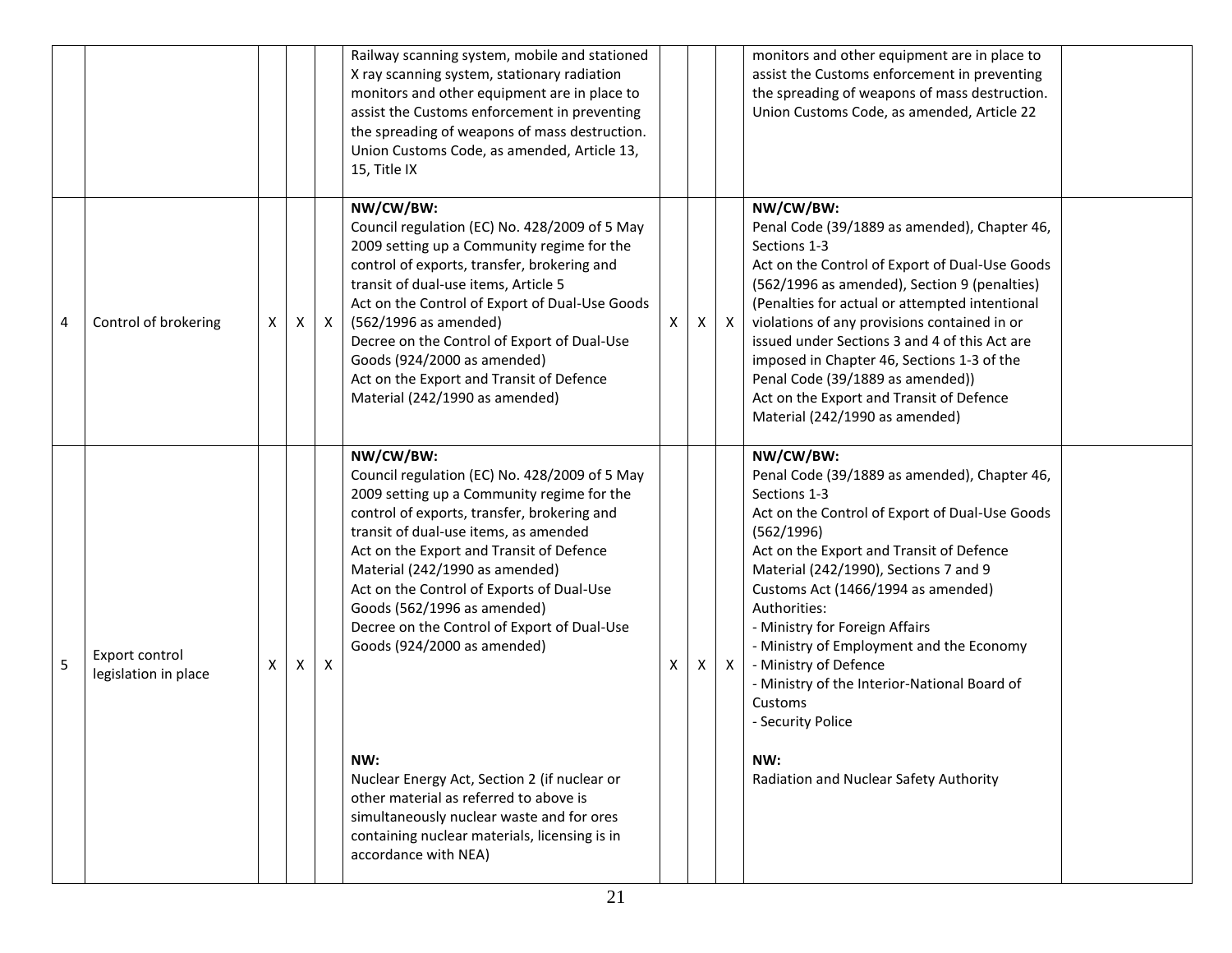| 6 | Licensing provisions and<br>Authority                      | X | X                         | $\mathsf{X}$ | NW/CW/BW:<br>Council regulation (EC) No. 428/2009 of 5 May<br>2009 setting up a Community regime for the<br>control of exports, transfer, brokering and<br>transit of dual-use items, as amended, Articles<br>3, 4, 5, 9, Chapter III (intra-Community<br>transfers do not require an authorisation,<br>except for items listed in Annex IV and items<br>listed in Part 2 of Annex IV shall not be covered<br>by a general authorisation (Article<br>22)), Annexes II (EU General Export<br>Authorisations) and IIIa and b (models)<br>Act on the Export and Transit of Defence<br>Material (242/1990 as amended (900/2002))<br>Act on the Control of Exports of Dual-Use<br>Goods (562/1996 as amended)<br>Decree on the Control of Export of Dual-Use<br>Goods (924/2000 as amended)<br>Exports and Community deliveries of dual-use<br>goods comprised by export control under the<br>Council Regulation or this Act are subject to<br>authorisation of the European Community or<br>the Ministry for Foreign Affairs.<br>NW:<br>Nuclear Energy Decree, Chapters 7b (ores) and<br>7c (nuclear waste) | X  | X              | Χ              | NW/CW/BW:<br>Penal Code (39/1889 as amended), Chapter 46,<br>Sections 1-3<br>Act on the Control of Export of Dual-Use Goods<br>(562/1996 as amended)<br>Act on the Export and Transit of Defence<br>Material (242/1990 as amended), Sections 7<br>and 9<br>Customs Act (1466/1994 as amended)<br>MFA's Department of External Economic<br>Relations - Export control Unit<br>NW:<br>Radiation and Nuclear Safety Authority                     |  |
|---|------------------------------------------------------------|---|---------------------------|--------------|---------------------------------------------------------------------------------------------------------------------------------------------------------------------------------------------------------------------------------------------------------------------------------------------------------------------------------------------------------------------------------------------------------------------------------------------------------------------------------------------------------------------------------------------------------------------------------------------------------------------------------------------------------------------------------------------------------------------------------------------------------------------------------------------------------------------------------------------------------------------------------------------------------------------------------------------------------------------------------------------------------------------------------------------------------------------------------------------------------|----|----------------|----------------|------------------------------------------------------------------------------------------------------------------------------------------------------------------------------------------------------------------------------------------------------------------------------------------------------------------------------------------------------------------------------------------------------------------------------------------------|--|
| 7 | Control lists of<br>materials, equipment<br>and technology | X | $\boldsymbol{\mathsf{X}}$ | $\mathsf{X}$ | NW/CW/BW:<br>Council regulation (EC) No. 428/2009 of 5 May<br>2009 setting up a Community regime for the<br>control of exports, transfer, brokering and<br>transit of dual-use items, Article 2 ("'dual-use<br>items' shall mean items, including software<br>and technology"), Annex I<br>Act on the Control of Exports of Dual-Use<br>Goods (562/1996 as amended)<br>Decree on the Control of Export of Dual-Use<br>Goods (924/2000 as amended)                                                                                                                                                                                                                                                                                                                                                                                                                                                                                                                                                                                                                                                       | X. | X              | $\mathsf{X}$   | NW/CW/BW:<br>Advisory Board on Export Control under the<br>Ministry for Foreign Affairs<br>Advisory Committee for Export of Defence<br>Material under the Ministry of Defence<br>Council regulation (EC) No. 428/2009 of 5 May<br>2009 setting up a Community regime for the<br>control of exports, transfer, brokering and<br>transit of dual-use items<br>Act on the Control of Export of Dual-Use Goods<br>(562/1996 as amended), Section 9 |  |
| 8 | Intangible technology<br>transfers                         | X | X                         | $\mathsf{X}$ | NW/CW/BW:<br>Council regulation (EC) No. 428/2009 of 5 May<br>2009 setting up a Community regime for the<br>control of exports, transfer, brokering and                                                                                                                                                                                                                                                                                                                                                                                                                                                                                                                                                                                                                                                                                                                                                                                                                                                                                                                                                 | Χ  | $\mathsf{X}^-$ | $\pmb{\times}$ | NW/CW/BW:<br>Council regulation (EC) No. 428/2009 of 5 May<br>2009 setting up a Community regime for the                                                                                                                                                                                                                                                                                                                                       |  |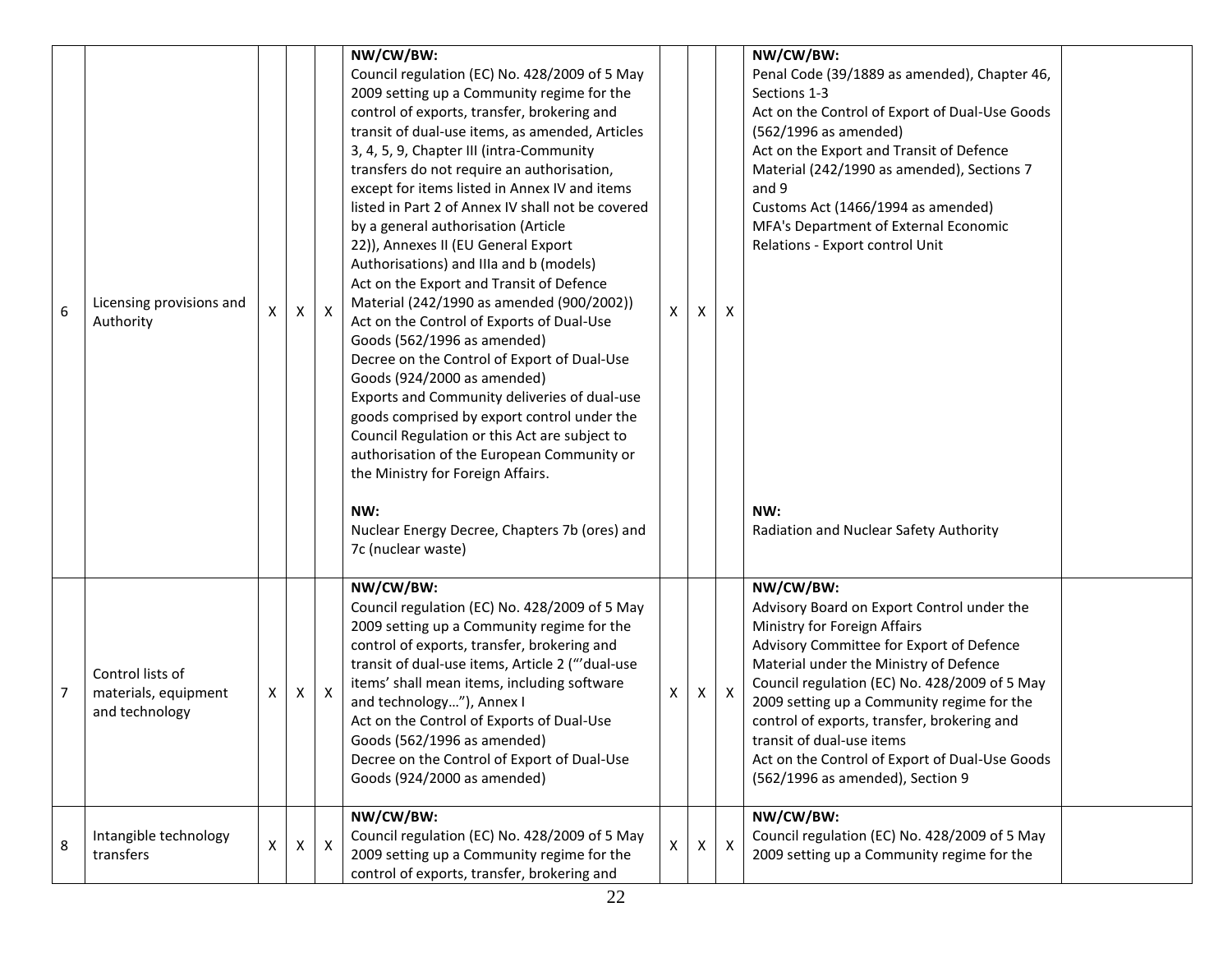|    |                                   |   |              |              | transit of dual-use items<br>Act on the Control of Export of Dual-Use Goods<br>(562/1996 as amended), Section 2<br>Council Joint Action of 22 June 2000<br>concerning the control of technical assistance<br>related to certain military end-uses<br>Visa: The entry into and residence in Finland of<br>foreign nationals are subject to the provisions<br>of the Finnish Aliens Act and Aliens Decree and<br>the Schengen Agreement and Convention |   |              |                           | control of exports, transfer, brokering and<br>transit of dual-use items<br>Act on the Control of Export of Dual-Use Goods<br>(562/1996 as amended), Section 9                                                                                                                                                                           |
|----|-----------------------------------|---|--------------|--------------|------------------------------------------------------------------------------------------------------------------------------------------------------------------------------------------------------------------------------------------------------------------------------------------------------------------------------------------------------------------------------------------------------------------------------------------------------|---|--------------|---------------------------|------------------------------------------------------------------------------------------------------------------------------------------------------------------------------------------------------------------------------------------------------------------------------------------------------------------------------------------|
| 9  | Inclusion of means of<br>delivery | X | X            | $\mathsf{X}$ | NW/CW/BW:<br>Council regulation (EC) No. 428/2009 of 5 May<br>2009 setting up a Community regime for the<br>control of exports, transfer, brokering and<br>transit of dual-use items, Annex I<br>Act on the Control of Export of Dual-Use Goods<br>(562/1996 as amended)                                                                                                                                                                             | X | X            | $\boldsymbol{\mathsf{X}}$ | NW/CW/BW:<br>Council regulation (EC) No. 428/2009 of 5 May<br>2009 setting up a Community regime for the<br>control of exports, transfer, brokering and<br>transit of dual-use items, Annex I<br>Act on the Control of Export of Dual-Use Goods<br>(562/1996 as amended), Section 9                                                      |
| 10 | End-user controls                 | X | $\mathsf{X}$ | $\mathsf{X}$ | NW/CW/BW:<br>Council regulation (EC) No. 428/2009 of 5 May<br>2009 setting up a Community regime for the<br>control of exports, transfer, brokering and<br>transit of dual-use items<br>Act on the Control of Export of Dual-Use Goods<br>(562/1996 as amended)                                                                                                                                                                                      | X | $\mathsf{X}$ | $\boldsymbol{\mathsf{X}}$ | NW/CW/BW:<br>Council regulation (EC) No. 428/2009 of 5 May<br>2009 setting up a Community regime for the<br>control of exports, transfer, brokering and<br>transit of dual-use items<br>Act on the Control of Export of Dual-Use Goods<br>(562/1996 as amended), Section 9                                                               |
| 11 | Catch all clause                  | X | X            | $\mathsf{X}$ | NW/CW/BW:<br>Council regulation (EC) No. 428/2009 of 5 May<br>2009 setting up a Community regime for the<br>control of exports, transfer, brokering and<br>transit of dual-use items, Article 4<br>Act on the Control of Export of Dual-Use Goods<br>(562/1996 as amended)                                                                                                                                                                           | X | X            | $\boldsymbol{\mathsf{X}}$ | NW/CW/BW:<br>Council regulation (EC) No. 428/2009 of 5 May<br>2009 setting up a Community regime for the<br>control of exports, transfer, brokering and<br>transit of dual-use items<br>Act on the Control of Export of Dual-Use Goods<br>(562/1996 as amended), Section 9                                                               |
| 12 | Transit control                   | X | X            | $\mathsf{X}$ | NW/CW/BW:<br>Council regulation (EC) No. 428/2009 of 5 May<br>2009 setting up a Community regime for the<br>control of exports, transfer, brokering and<br>transit of dual-use items, Article 6<br>Council Regulation (EU) No. 952/2013 (Union<br>Customs Code), as amended, especially Articles<br>5, 141, 158, 210, 226 and 233                                                                                                                    | Χ | X            | $\mathsf{X}$              | NW/CW/BW:<br>Council regulation (EC) No. 428/2009 of 5 May<br>2009 setting up a Community regime for the<br>control of exports, transfer, brokering and<br>transit of dual-use items<br>Act on the Control of Export of Dual-Use Goods<br>(562/1996 as amended), Section 9<br>Penal Code (39/1889 as amended), Chapter 46,<br>Section 11 |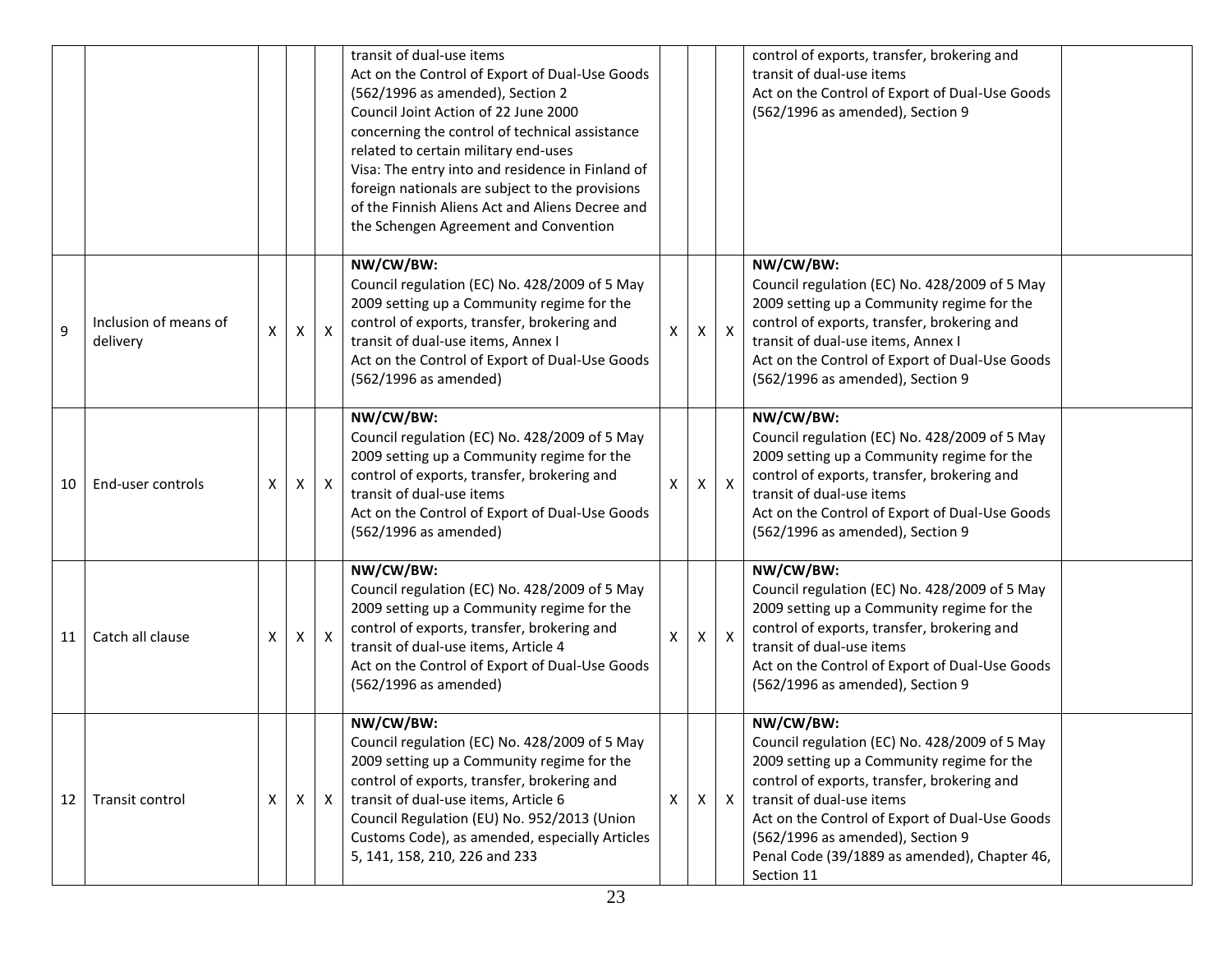|    |                                                                                                 |   |              |                           | Act on the Control of Export of Dual-Use Goods<br>(562/1996 as amended)<br>Act on the Export and Transit of Defence<br>Material (242/1990 as amended)                                                                                                                                                                                                                                                                                                                                                                                                   |   |   |              |                                                                                                                                                                                                                                                                                                                                                                                                                                                                                                                                          |
|----|-------------------------------------------------------------------------------------------------|---|--------------|---------------------------|---------------------------------------------------------------------------------------------------------------------------------------------------------------------------------------------------------------------------------------------------------------------------------------------------------------------------------------------------------------------------------------------------------------------------------------------------------------------------------------------------------------------------------------------------------|---|---|--------------|------------------------------------------------------------------------------------------------------------------------------------------------------------------------------------------------------------------------------------------------------------------------------------------------------------------------------------------------------------------------------------------------------------------------------------------------------------------------------------------------------------------------------------------|
| 13 | Trans-shipment control                                                                          | X | $\mathsf{X}$ | $\mathsf{X}$              | NW/CW/BW:<br>Council regulation (EC) No. 428/2009 of 5 May<br>2009 setting up a Community regime for the<br>control of exports, transfer, brokering and<br>transit of dual-use items, (would be handled<br>either as an "export" or a "transit" as defined<br>by the Regulation)<br>Council Regulation (EU) No. 952/2013 (Union<br>Customs Code), as amended<br>Act on the Control of Export of Dual-Use Goods<br>(562/1996 as amended)                                                                                                                 | X | X | $\mathsf{X}$ | NW/CW/BW:<br>Council regulation (EC) No. 428/2009 of 5 May<br>2009 setting up a Community regime for the<br>control of exports, transfer, brokering and<br>transit of dual-use items<br>Act on the Control of Export of Dual-Use Goods<br>(562/1996 as amended), Section 9                                                                                                                                                                                                                                                               |
| 14 | Re-export control                                                                               | X | X            | $\mathsf{X}$              | NW/CW/BW:<br>Council regulation (EC) No. 428/2009 of 5 May<br>2009 setting up a Community regime for the<br>control of exports, transfer, brokering and<br>transit of dual-use items, Article 2 (defines "re-<br>export" as an "export" for the purposes of the<br>Regulation)<br>Union Customs Code, as amended, Article 270<br>Act on the Control of Export of Dual-Use Goods<br>(562/1996 as amended)                                                                                                                                                | X | X | $\mathsf{X}$ | NW/CW/BW:<br>Council regulation (EC) No. 428/2009 of 5 May<br>2009 setting up a Community regime for the<br>control of exports, transfer, brokering and<br>transit of dual-use items<br>Act on the Control of Export of Dual-Use Goods<br>(562/1996 as amended), Section 9<br>Penal Code (39/1889 as amended), Chapter 46,<br>Sections 1-3                                                                                                                                                                                               |
| 15 | Control over financing of<br>exports/transhipments<br>that would contribute to<br>proliferation | X | X            | $\boldsymbol{\mathsf{X}}$ | NW/CW/BW:<br>Act on the Control of Export of Dual-Use Goods<br>(562/1996 as amended)<br>Act on Preventing and Clearing Money<br>Laundering (68/1998 as amended as 365/2003)<br>National transposition measures<br>communicated by the Member States<br>concerning Directive (EU) 2015/849 of the<br>European Parliament and of the Council of 20<br>May 2015 on the prevention of the use of the<br>financial system for the purposes of money<br>laundering or terrorist financing, Finnish<br>Transition Acts hereto; see especially Law<br>444/2017. | X | X | $\mathsf{X}$ | NW/CW/BW:<br>Penal Code (39/1889 as amended), Chapter<br>34(a), Section 5 (the financing of terrorism) and<br>Chapter 17, Section 1(a) (participation in the<br>activity of a criminal organisationby directly<br>or indirectly giving or collecting funds to<br>finance the criminal)<br>Act on the Control of Export of Dual-Use Goods<br>(562/1996 as amended), Section 9<br>Act on Preventing and Clearing Money<br>Laundering (68/1998 as amended as 365/2003)<br>National Bureau of Investigation / Financial<br>Intelligence Unit |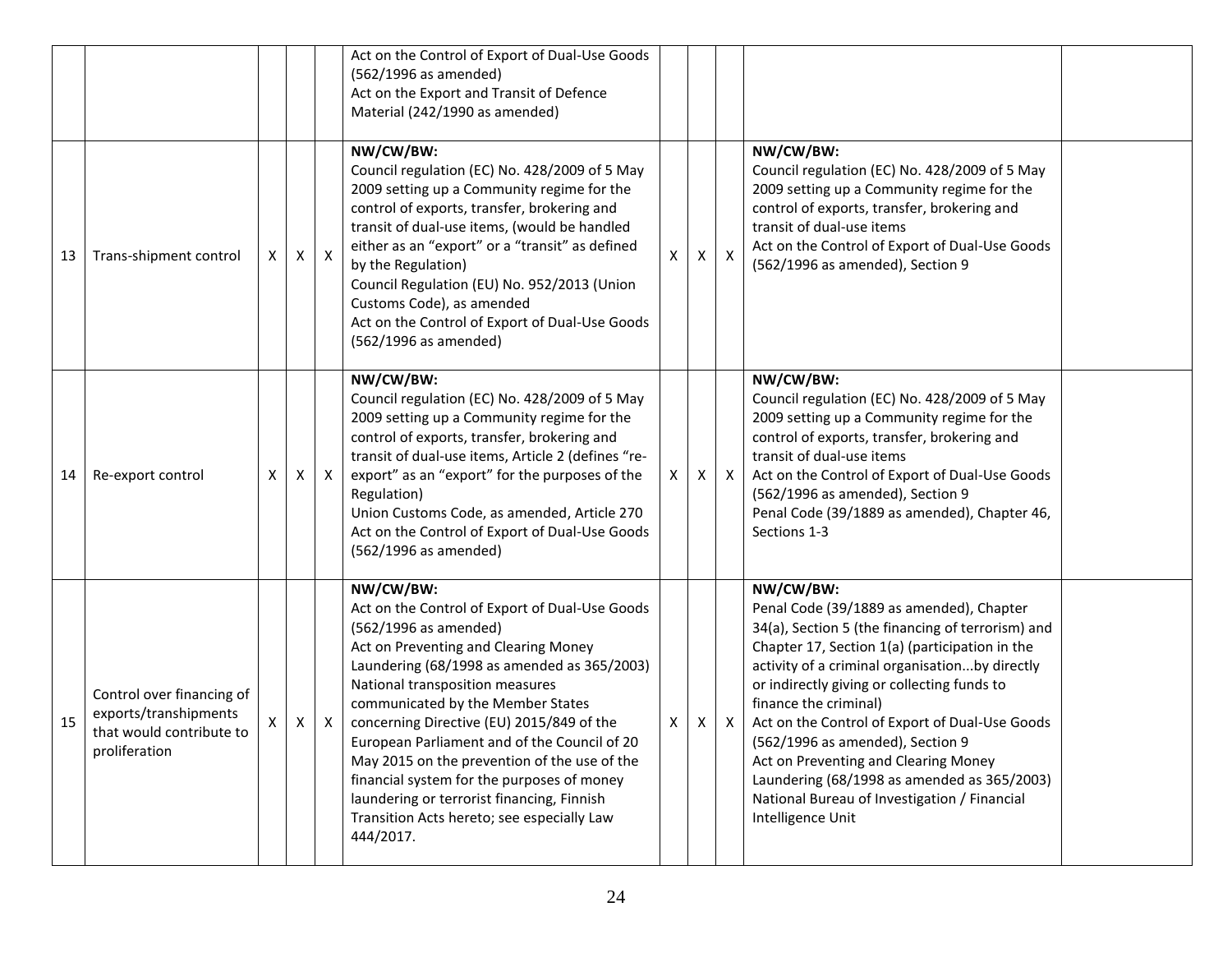| 16 | Control over services<br>related to exports/<br>transhipments that<br>would contribute to<br>proliferation including<br>transportation | $\lambda$ | X | X | NW/CW/BW:<br>Act on the Control of Export of Dual-Use Goods<br>(562/1996 as amended)<br>Act on Transport of Dangerous Goods<br>(719/1994 as amended)<br>Act on Security Measures on certain Ships and<br>in Ports Serving Them and on Monitoring the<br>Security Measures (485/2004 as amended) | х |  |  | NW/CW/BW:<br>Penal Code (39/1889 as amended), Chapter 46,<br>Sections 1-3<br>Act on the Control of Export of Dual-Use Goods<br>(562/1996 as amended), Section 9<br>Act on Transport of Dangerous Goods<br>(719/1994 as amended) |  |
|----|----------------------------------------------------------------------------------------------------------------------------------------|-----------|---|---|-------------------------------------------------------------------------------------------------------------------------------------------------------------------------------------------------------------------------------------------------------------------------------------------------|---|--|--|---------------------------------------------------------------------------------------------------------------------------------------------------------------------------------------------------------------------------------|--|
|----|----------------------------------------------------------------------------------------------------------------------------------------|-----------|---|---|-------------------------------------------------------------------------------------------------------------------------------------------------------------------------------------------------------------------------------------------------------------------------------------------------|---|--|--|---------------------------------------------------------------------------------------------------------------------------------------------------------------------------------------------------------------------------------|--|